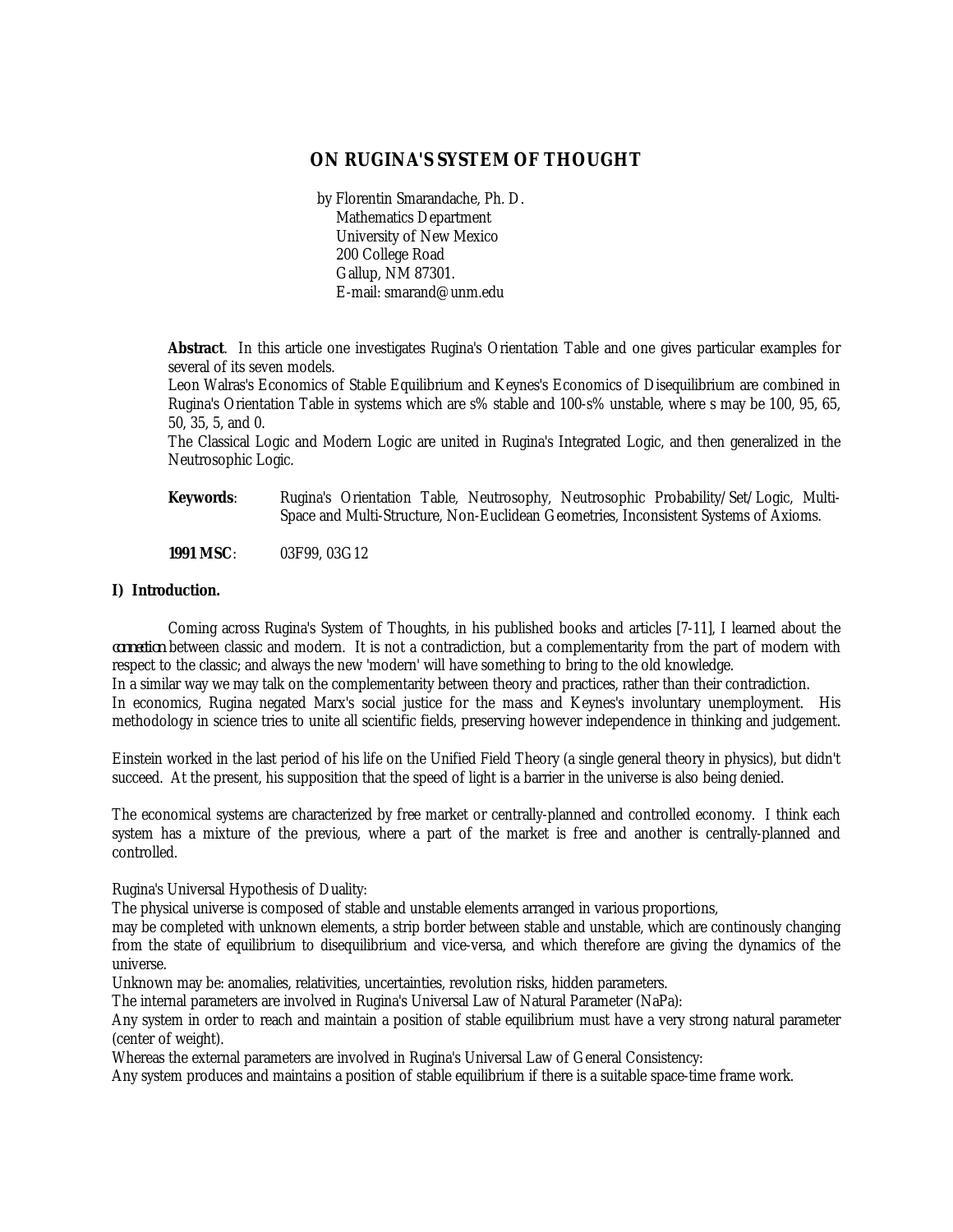## **II) Theory of Paradoxes.**

How did I get to the Theory of Paradoxes?

I have observed that: what's good for some ones, may be bad for others - and reciprocally. There are peoples who are considered terrorists by their enemies, and patriots by their friends. All of them are right and wrong in the same time. If one changes the referential system, the result is different.

Let's see a few nice paradoxes:

## **Social Paradox**:

In a democracy should the nondemocratic ideas be allowed?

a) If yes, i.e. the nondemocratic ideas are allowed, then one not has a democracy anymore. (The nondemocratic ideas may overturn the society.)

b) If no, i.e. other ideas are not allowed - even those nondemocratic -, then one not has a democracy either, because the freedom of speech is restricted.

## **The Sets' Paradox**:

The notion of "set of all sets", introduced by Georg Cantor, does not exist.

Let all sets be noted by  ${S_a}_a$ , where a indexes them.

But the set of all sets is itself another set, say  $T_1$ ;

and then one constructs again another "set of <all sets>", but <all sets> are this time  $\{S_a\}$  and  $T_1$ , and then the "set of all sets" is now  $T_2$ , different from  $T_1$ ;

and so on... .

Even the notion of "all sets" can not exactly be defined (like the largest number of an open interval, which doesn't exist), as one was just seeing above (we can construct a new set as the "set of all sets") and reunites it to "all sets".

## A **Paradoxist Psychological Cómplex** (with the accent on the first syllable):

A collection of fears stemming from previous unsuccessful experience or from unconscious feelings that, wanting to do something  $\langle S \rangle$ , the result would be  $\langle Anti-S \rangle$ ,

which give rise to feelings, attitudes, and ideas pushing the subject towards a deviation of action  $\langle S \rangle$  eventually towards an <Anti-S> action.

(From the positive and negative brain's electrical activities.)

For example: A shy boy, attempting to invite a girl to dance, inhabits himself of fear she would turn him down...

How to manage this phobia? To dote and anti-dote!

By transforming it into an opposite one, thinking differently, and being fear in our mind that we would pass our expectancies but we shouldn't.

People who do not try of fear not to be rejected: they lose by not competing!

#### **Auto-suggestion**:

If an army leaves for war with anxiety to lose, that army are half-defeated before starting the confrontation.

## **Paradoxist Psychological Behavior**:

How can we explain contrary behaviors of a person: in the same conditions, without any reason, cause? Because our deep unconsciousness is formed of contraries.

## **Ceaseless Anxiety**:

What you want is, normally, what you don't get. And this is for eternity. Like a chain... Because, when you get it (if ever), something else will be your next desire. Man can't live without a new hope.

#### **Inverse Desire**:

The wish to purposely have bad luck, to suffer, to be pessimistic as stimulating factors for more and better creation or work.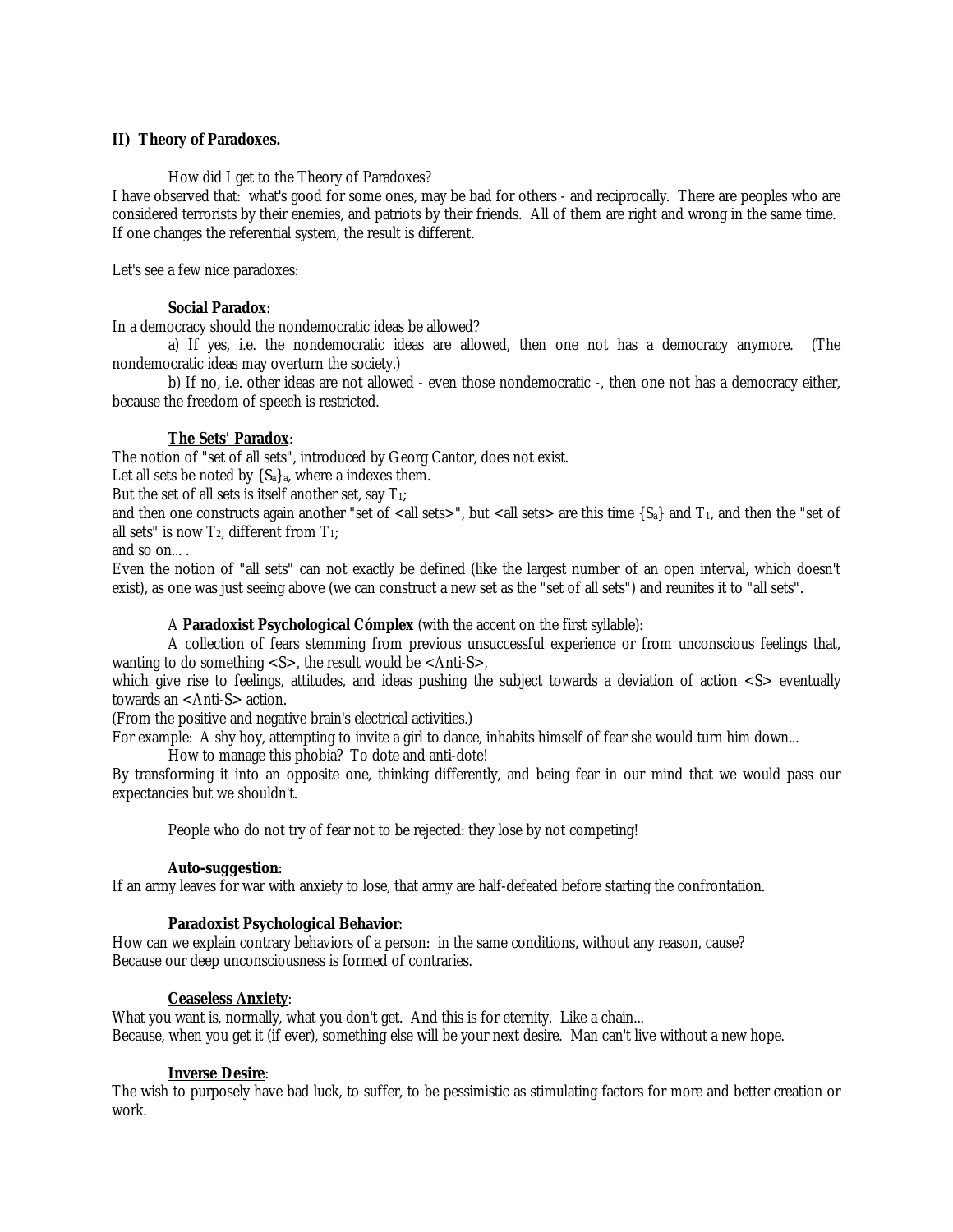(Applies to some artists, poets, painters, sculptors, spiritualists.)

All is possible, the impossible too!

Is this an optimistic or pessimistic paradox?

a) It is an optimistic paradox, because shows that all is possible.

b) It is a pessimistic paradox, because shows that the impossible is possible.

#### **Mathematician's Paradox**:

Let M be a mathematician who may not be characterized by his mathematical work.

a) To be a mathematician, M should have some mathematical work done, therefore M should be characterized by that work.

b) The reverse judgement: if M may not be characterized by his mathematical work, then M is not a mathematician.

## **Divine Paradox (I)**:

Can God commit suicide?

If God cannot, then it appears that there is something God cannot do, therefore God is not omnipotent. If God can commit suicide, then God dies - because He has to prove it, therefore God is not immortal.

#### **Divine Paradox (II)**:

Can God be atheist, governed by scientific laws?

If God can be atheist, then God doesn't believe in Himself, therefore why should we believe in Him? If God cannot, then again He's not omnipotent.

[Religion is full of god-ism and evil-ism.]

#### **God and Evil in the same Being**.

Man is a bearer of good and bad simultaneously. Man is enemy to himself. God and Magog!

## **Expect the Unexpected**:

If we expect someone to do the unexpected, then: - is it possible for him to do the unexpected? - is it possible for him to do the expected? If he does the unexpected, then that's what we expected. If he doesn't do the expected, then he did the unexpected.

## **The Ultimate Paradox**:

Living is the process of dying. Reciprocally: Death of one is the process of somebody else's life [an animal eating another one].

Exercises for readers:

If China and Japan are in the Far East, why from USA do we go west to get there? Are humans inhuman, because they committed genocides?

## **The Invisible Paradoxes**:

Our visible world is composed of a totality of invisible particles. Things with mass result from atoms with quasi-null mass.

Infinity is formed of finite part(icle)s.

Look at these Sorites Paradoxes (associated with Eubulides of Miletus (fourth century B.C.):

a) An invisible particle does not form a visible object, nor do two invisible particles, three invisible particles, etc. However, at some point, the collection of invisible particles becomes large enough to form a visible object,

but there is apparently no definite point where this occurs.

b) A similar paradox is developed in an opposite direction. It is always possible to remove an atom from an object in such a way that what is left is still a visible object. However, repeating and repeating this process, at some point, the visible object is decomposed so that the left part becomes invisible, but there is no definite point where this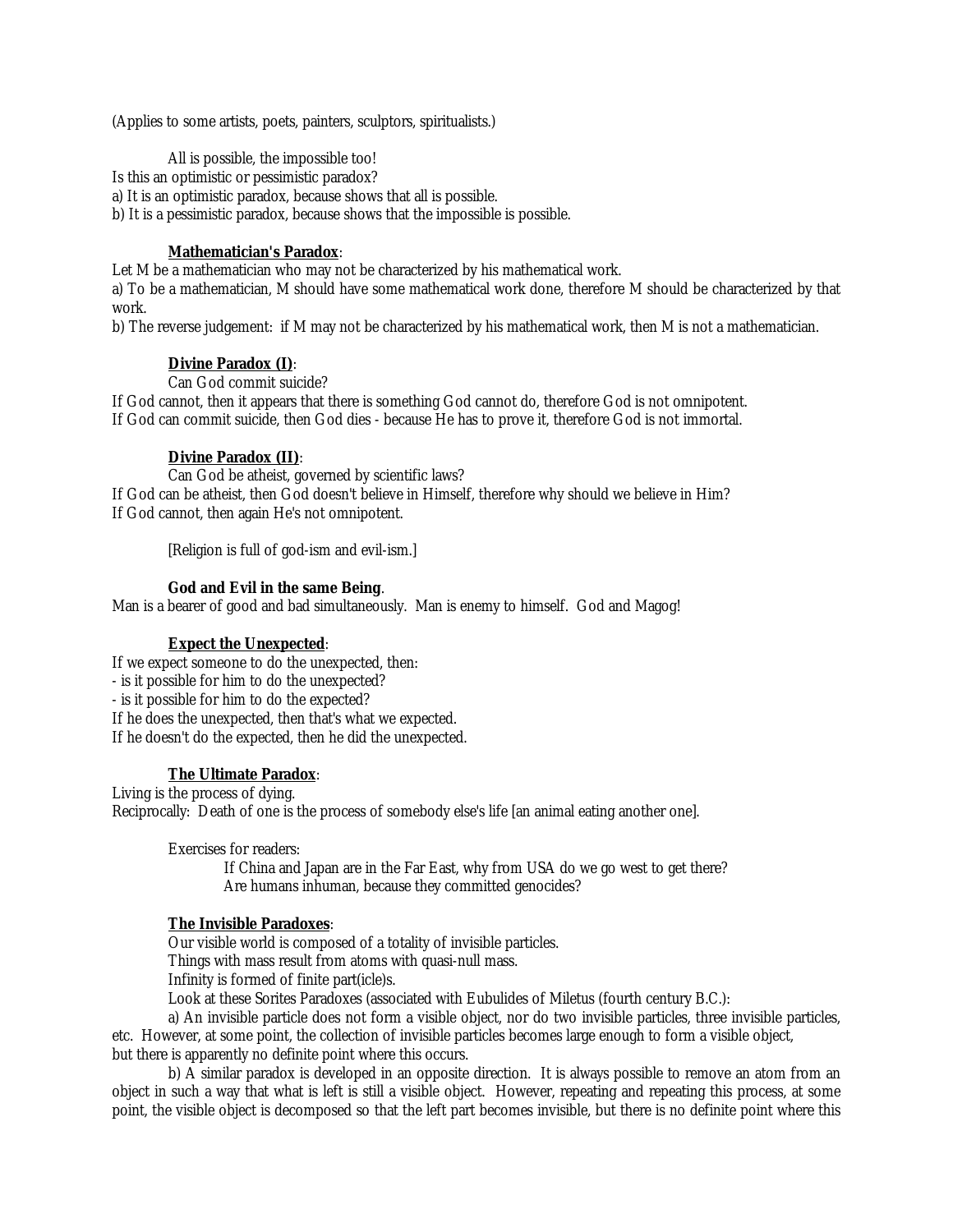occurs.

Between  $\langle A \rangle$  and  $\langle Non-A \rangle$  there is no clear distinction, no exact frontier. Where does  $\langle A \rangle$  really end and  $\langle Non-A \rangle$ A> begin? We extend Zadeh's fuzzy set term to fuzzy concept.

#### **Paradoxist Existentialism**:

life's value consists in its lack of value; life's sense consists in its lack of sense.

#### **Semantic Paradox (I)**: I AM WHO I AM NOT.

If I am not Socrates, and since I am who I am not, it results that I am Socrates. If I am Socrates, and since I am who I am not, it results that I am not Socrates. Generally speaking: "I am  $X$ " if and only if "I am not  $X$ ". Who am I? In a similar pattern one constructs the paradoxes: I AM MYSELF WHEN I AM NOT MYSELF. I EXIST WHEN I DON'T EXIST. And, for the most part: I {verb} WHEN I DON'T {verb}.

(F. Smarandache, "Linguistic Paradoxes")

What is a dogma? An idea that makes you have no other idea. How can we get rid of such authoritative tenet? [To un-read and un-study it!]

#### **Semantic Paradox (II):** I DON'T THINK.

This can not be true for, in order to even write this sentence, I needed to think (otherwise I was writing with mistakes, or was not writing it at all). Whence "I don't think" is false, which means "I think".

#### **Unsolved Mysteries**:

a) Is it true that for each question there is at least an answer? b) Is any statement the result of a question? c) Let  $P(n)$  be the following assertion: "If  $S(n)$  is true, then  $S(n+1)$  is false", where  $S(n)$  is a sentence relating on parameter n. Can we prove by mathematical induction that P(n) is true? d)  $\qquad$  "<A > is true if and only if <A > is false". Is this true or false? e) How can this assertion "Living without living" be true? Find a context. Explain.

 $\langle$ Anti-A $>$  of  $\langle$ A $>$ Anti-literature of literature. <Non-A> of <A>. Language of non-language.

 $<$ A $>$  of  $<$ Non-A $>$ . Artistic of the non-artistic.

#### **Tautologies**:

I want because I want. (showing will, ambition)  $\langle A \rangle$  because of  $\langle A \rangle$ . (F. Smarandache, "Linguistic Tautologies")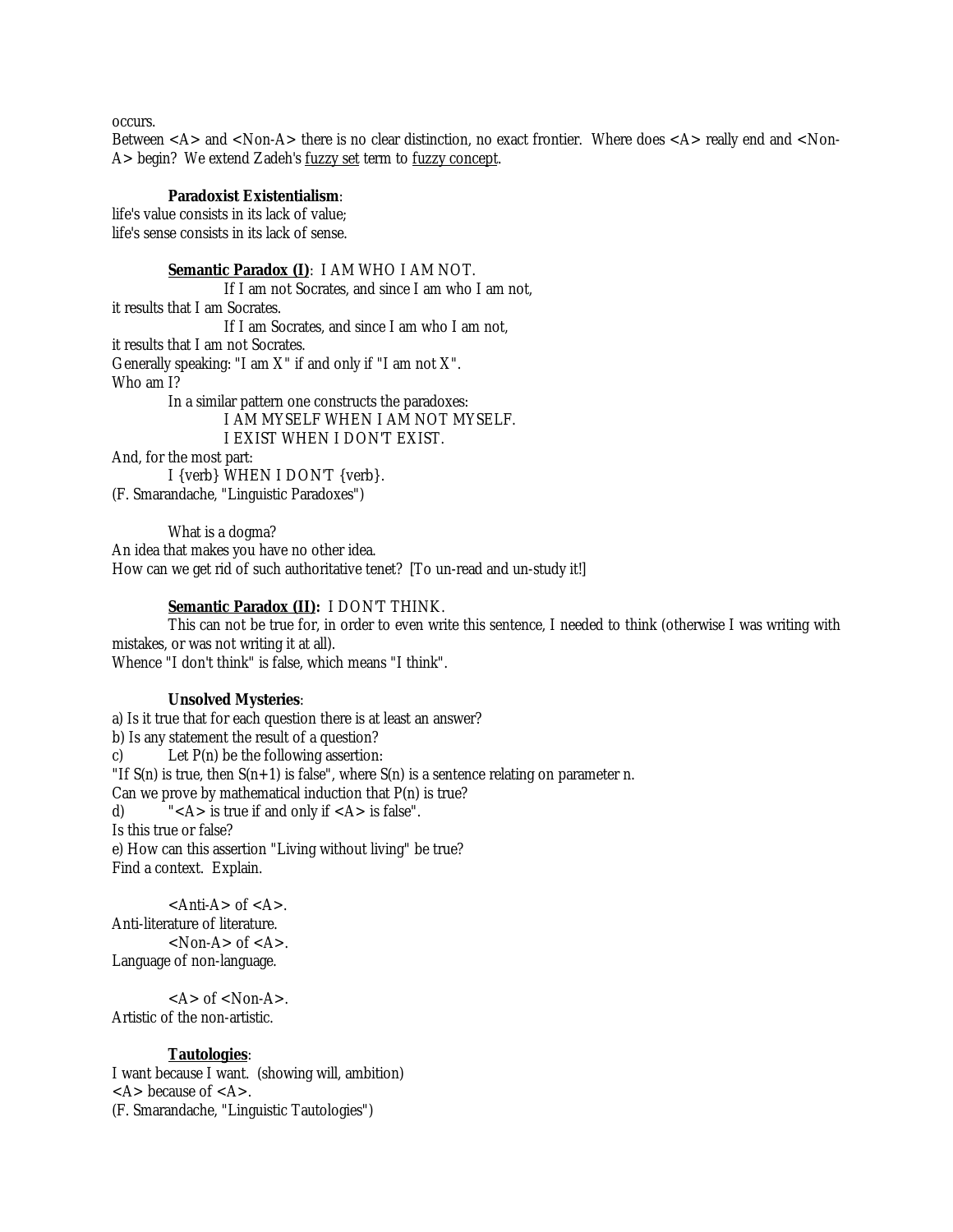Our axiom is to break down all axioms.

Be patient without patience.

The non-existence exists. The culture exists through its non-existence. Our culture is our lack of culture.

Style without style.

The rule we apply: it is no rule.

**Paradox of the Paradoxes**:

Is "This is a paradox" a paradox? I mean is it true or false?

To speak without speaking. Without words (body language). To communicate without communicating. To do the un-do.

To know nothing about everything, and everything about nothing.

I do only what I can't! If I can't do something, of course "I can do" is false. And, if I can do, it's also false because I can do only what I am not able to do.

I cannot for I can.

Paradoxal sleep, from a French "Larousse" dictionary (1989), is a phase of the sleep when the dreams occur. Sleep, sleep, but why paradoxal? How do the dreams put up with reality?

Is O. J. Simpson's crime trial an example of: justice of injustice, or injustice of justice? However, his famous release is a victory against the system!

Corrupt the incorruptible!

Everything, which is not paradoxist, is however paradoxist. This is the Great Universal Paradox. A superparadox; (as a superman in a hyperspace).

Facts exist in isolation from other facts  $(=$  the analytic philosophy), and in connection as well with each other  $($  = Whitehead's and Bergson's thoughts). The neutrosophic philosophy unifies contradictory and noncontradictory ideas in any human field.

The antagonism doesn't exist.

Or, if the antagonism does exist, this becomes (by neutrosophic view) a non-(or un-)antagonism: a normal thought. I don't worry about it as well as Wordsworth.

Platonism is the observable of unobservable, the thought of the non-thought.

The essence of a thing may never be reached. It is a symbol, a pure and abstract and absolute notion.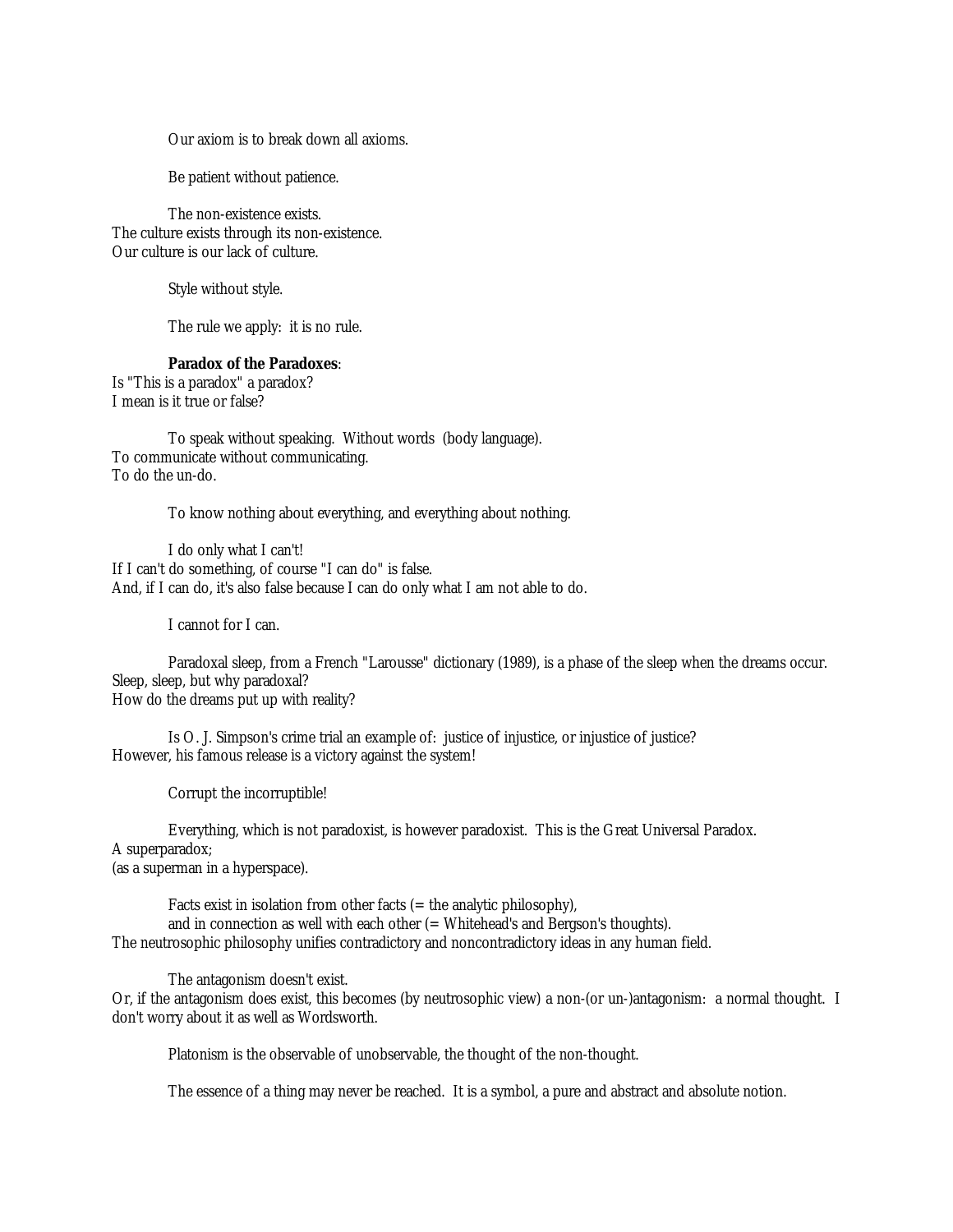An action may be considered g% good (or right) and b% bad (or wrong), where  $0 \le g+b \le 100$  - the remainder being indeterminacy, not only  $\langle 8 \rangle$   $\langle 9 \rangle$  or only  $\langle 9 \rangle$  - with rare exceptions, if its consequence is g% happiness (pleasure).

In this case the action is g%-useful (in a *semi-utilitarian* way).

Utilitarism shouldn't work with absolute values only!

Verification has a pluri-sense because we have to demonstrate or prove that something is t% true, and f% false, where  $0 \le t$ ,  $f \le 100$  and  $t+f \le 100$ , not only  $t = 0$  or 100 - which occurs in rare/absolute exceptions, by means of formal rules of reasoning of this neutrosophic philosophy.

The logical cogitation's structure is discordant.

Scientism and Empiricism are strongly related. They can't run one without other, because one exists in order to complement the other and to differentiate it from its opponent.

PLUS doesn't work without MINUS, and both of them supported by ZERO. They all are cross-penetrating sometimes up to confusion.

The non-understandable is understandable.

If vices wouldn't exist, the virtues will not be seen (T. Musatescu).

Any new born theory (notion, term, event, phenomenon) automatically generates its non-theory - not necessarily anti- (notion, term, event, phenomenon). Generally speaking, for any  $\langle A \rangle$  a  $\langle Non-A \rangle$  (not necessarily  $\langle Anti-A \rangle$ ) will exist for compensation.

The neutrosophy is a theory of theories, because at any moment new ideas and conceptions are appearing and implicitly their negative and neutral senses are highlighted.

Connections & InterConnections...

The non-important is important, because the first one is second one's shadow that makes it grow its value. The important things would not be so without any unimportant comparison.

The neutrosophic philosophy accepts *a priori* & *a posteriori* any philosophical idea, but associates it with adverse and neutral ones, as a *summum*.

This is to be neutrosophic without being!

Its schemes are related to the neutrality of everything.

#### **III) ON RUGINA'S ORIENTATION TABLE**

Starting from a new viewpoint in philosophy, the neutrosophy, one extends the classical 'probability theory', 'fuzzy set' and 'fuzzy logic' to <neutrosophic probability>, <neutrosophic set> and <neutrosophic logic> respectively.

They are useful in artificial intelligence, neural networks, evolutionary programming, neutrosophic dynamic systems, quantum theory, and decision making in economics.

With the neutrosophic logic help one explores Rugina's Orientation Table, a remarkable tool of study, at the micro- and macro-level, of problems in all sciences.

## 1) **NEUTROSOPHY, A NEW BRANCH OF MATHEMATICAL PHILOSOPHY**

#### A) Etymology:

**Neutro-sophy** [French *neutre* < Latin *neuter*, neutral, and Greek *sophia*, skill/wisdom] means knowledge of neutral thought.

#### B) Definition:

**Neutrosophy** is a new branch of philosophy which studies the origin, nature, and scope of neutralities, as well as their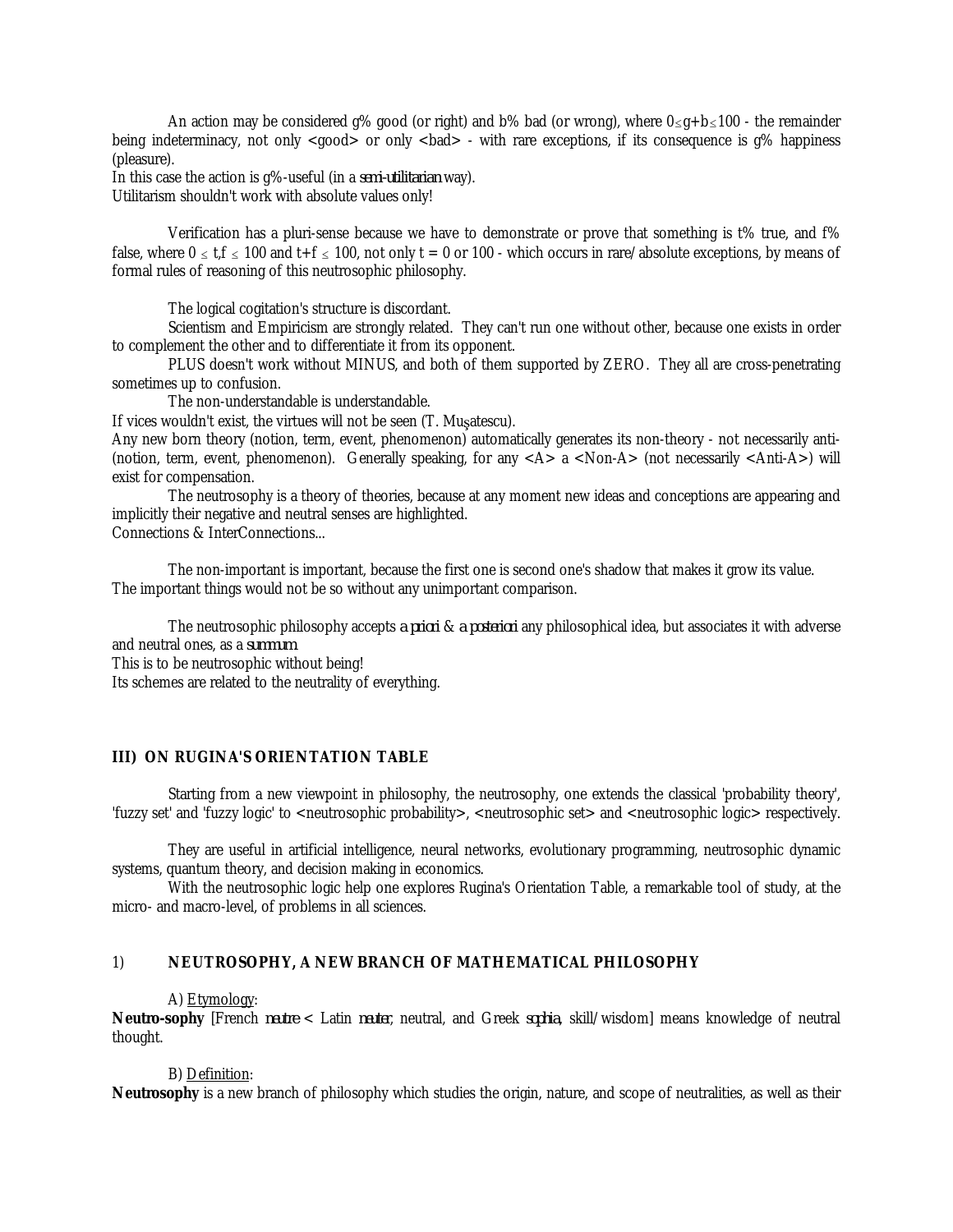interactions with different ideational spectra.

# **C) Characteristics**:

This mode of thinking:

- proposes new philosophical theses, principles, laws, methods, formulas, movements;

- interprets the uninterpretable;

- regards, from many different angles, old concepts, systems:

showing that an idea, which is true in a given referential system, may be false in another one, and vice versa;

- measures the stability of unstable systems,

and instability of stable systems.

## **D) Methods of Neutrosophic Study**:

mathematization (neutrosophic logic, neutrosophic probability and statistics, duality), generalization, complementarity, contradiction, paradox, tautology, analogy, reinterpretation, combination, interference, aphoristic, linguistic, multidisciplinarity.

## **E) Formalization**:

Let's note by  $\langle A \rangle$  an idea or theory or concept, by  $\langle Non-A \rangle$  what is not  $\langle A \rangle$ , and by  $\langle Anti-A \rangle$  the opposite of  $\langle A \rangle$ . Also,  $\langle$ Neut-A $\rangle$  means what is neither  $\langle A \rangle$ , nor  $\langle$ Anti-A $\rangle$ , i.e. neutrality in between the two extremes. And  $\langle A \rangle$  a version of  $\langle A \rangle$ .

 $<$ Non-A $>$  is different from  $<$ Anti-A $>$ .

For example:

If  $\langle A \rangle$  = white, then  $\langle$ Anti-A $\rangle$  = black (antonym),

but  $\langle \text{Non-A}\rangle$  = green, red, blue, yellow, black, etc. (any color, except white), while  $\langle \text{Neut-A}\rangle$  = green, red, blue, yellow, etc. (any color, except white and black), and  $\langle A' \rangle$  = dark white, etc. (any shade of white).

 $\langle$ Neut-A $\rangle$  =  $\langle$ Neut-(Anti-A $\rangle$ ), neutralities of  $\langle$ A $\rangle$  are identical with neutralities of  $\langle$ Anti-A $\rangle$ .

 $<$ Non-A $>$   $\supset$   $<$ Anti-A $>$ , and  $<$ Non-A $>$   $\supset$   $<$ Neut-A $>$  as well,

also

 $\langle A \rangle \cap \langle \text{Anti-A} \rangle = \emptyset$ .

 $\langle A \rangle \cap \langle \text{Non-A} \rangle = \emptyset$ .

<A>, <Neut-A>, and <Anti-A> are disjoint two by two. <Non-A> is the completitude of <A> with respect to the universal set.

## **F) Main Principle**:

Between an idea <A> and its opposite <Anti-A>, there is a continuum-power spectrum of neutralities <Neut-A>.

## **G) Fundamental Thesis**:

Any idea  $<$  A $>$  is t% true, i% indeterminate, and f% false, where  $t+i+f = 100$ .

## **H) Main Laws**:

Let  $\langle E \rangle$  be an attribute, and  $(a, i, b) \in [0, 100]^3$ ,

with  $a+i+b = 100$ . Then:

- There is a proposition <P> and a referential system <*R*>,

such that  $\langle P \rangle$  is a%  $\langle E \rangle$ , i% indeterminate or  $\langle N$ eut- $E \rangle$ , and b%  $\langle$ Anti- $E \rangle$ .

- For any proposition <P>, there is a referential system <*R*>, such that <P> is a% <*E*>, i% indeterminate or <Neut- $E$ , and  $b\%$  < Anti- $E$ ,

 $-$  <  $\&$  > is at some degree < Anti- $\&$  >, while < Anti- $\&$  > is at some degree <  $\&$  >.

## 2) **NEUTROSOPHIC PROBABILITY AND NEUTROSOPHIC STATISTICS**

Let's first generalize the classical notions of 'probability' and 'statistics' for practical reasons.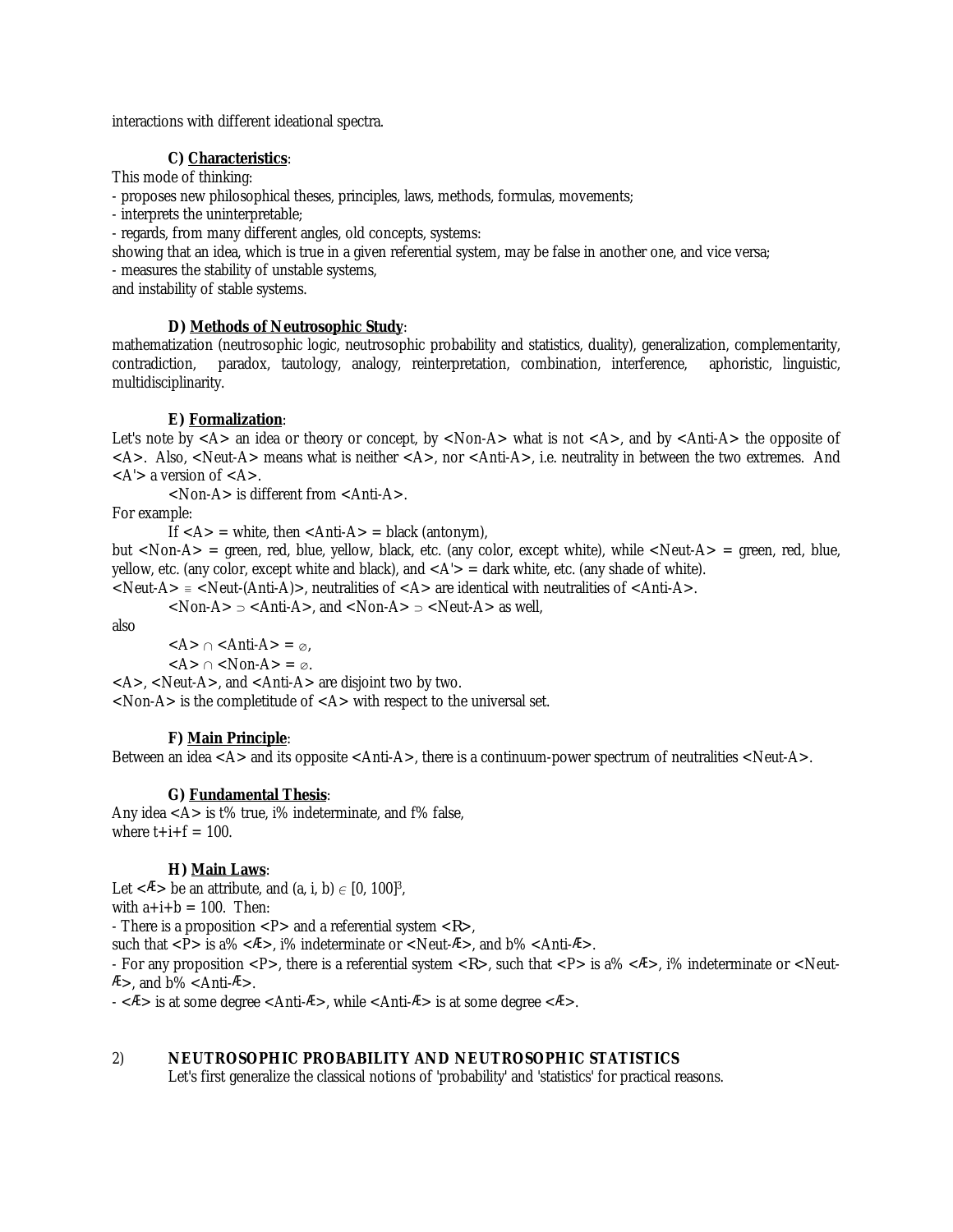#### A) Definitions:

**Neutrosophic Probability** studies the chance that a particular event E will occur, where that chance is represented by three coordinates (variables): t% true, i% indeterminate, and f% false, with t+i+f = 100 and f,i,t  $\in$  [0, 100]. **Neutrosophic Statistics** is the analysis of such events.

#### B) Neutrosophic Probability Space:

The universal set, endowed with a neutrosophic probability defined for each of its subset, forms a neutrosophic probability space.

#### C) Applications:

1) The probability that candidate C will win an election is say 25% true (percent of people voting for him), 35% false (percent of people voting against him), and 40% indeterminate (percent of people not coming to the ballot box, or giving a blank vote - not selecting anyone, or giving a negative vote - cutting all candidates on the list).

Dialectic and dualism don't work in this case anymore.

2) Another example, the probability that tomorrow it will rain is say 50% true according to meteorologists who have investigated the past years' weather, 30% false according to today's very sunny and droughty summer, and 20% undecided (indeterminate).

## 3) **NEUTROSOPHIC SET**

Let's second generalize, in the same way, the fuzzy set.

## A) Definition:

**Neutrosophic Set** is a set such that an element belongs to the set with a neutrosophic probability, i.e. t% is true that the element is in the set, f% false, and i% indeterminate.

B) Neutrosophic Set Operations:

Let M and N be two neutrosophic sets.

One can say, by language abuse, that any element neutrosophically belongs to any set, due to the percentage of truth/indeterminacy/falsity which varies between 0 and 100.

For example:  $x(50,20,30) \in M$  (which means, with a probability of 50% x is in M, with a probability of 30% x is not in M, and the rest is undecidable), or  $y(0,0,100) \in M$  (which normally means y is not for sure in M), or  $z(0,100,0) \in M$ (which means one doesn't know absolutely anything about z's affiliation with M).

Let  $0 \le t_1, t_2, t' \le 1$  represent the truth-probabilities,

 $0 \le i_1, i_2, i' \le 1$  the indeterminacy-probabilities, and

 $0 \le f_1, f_2, f \le 1$  the falsity-probabilities of an element x to be in the set M and in the set N respectively, and of an element y to be in the set  $N$ , where  $t_1 + i_1 + f_1 = 1$ ,  $t_2 + i_2 + f_2 = 1$ , and  $t' + i' + f' = 1$ .

One notes, with respect to the given sets,

 $x = x(t_1, i_1, f_1) \in M$  and  $x = x(t_2, i_2, f_2) \in N$ , by mentioning x's neutrosophic probability appurtenance. And, similarly,  $y = y(t', i', f') \in N$ .

 \_ Also, for any  $0 \le x \le 1$  one notes  $1-x = x$ . Let  $W(a,b,c) = (1-a)/(b+c)$  and  $W(R) = W(R(t),R(t),R(f))$  for any tridimensional vector  $R = (R(t),R(t),R(f))$ .

Complement of M:

 $\sim$ 

Let  $N(x) = 1-x = x$ . Therefore: if  $x(t_1, i_1, f_1) \in M$ , then  $x(N(t_1), N(t_1)W(N), N(t_1)W(N)) \in C(M)$ .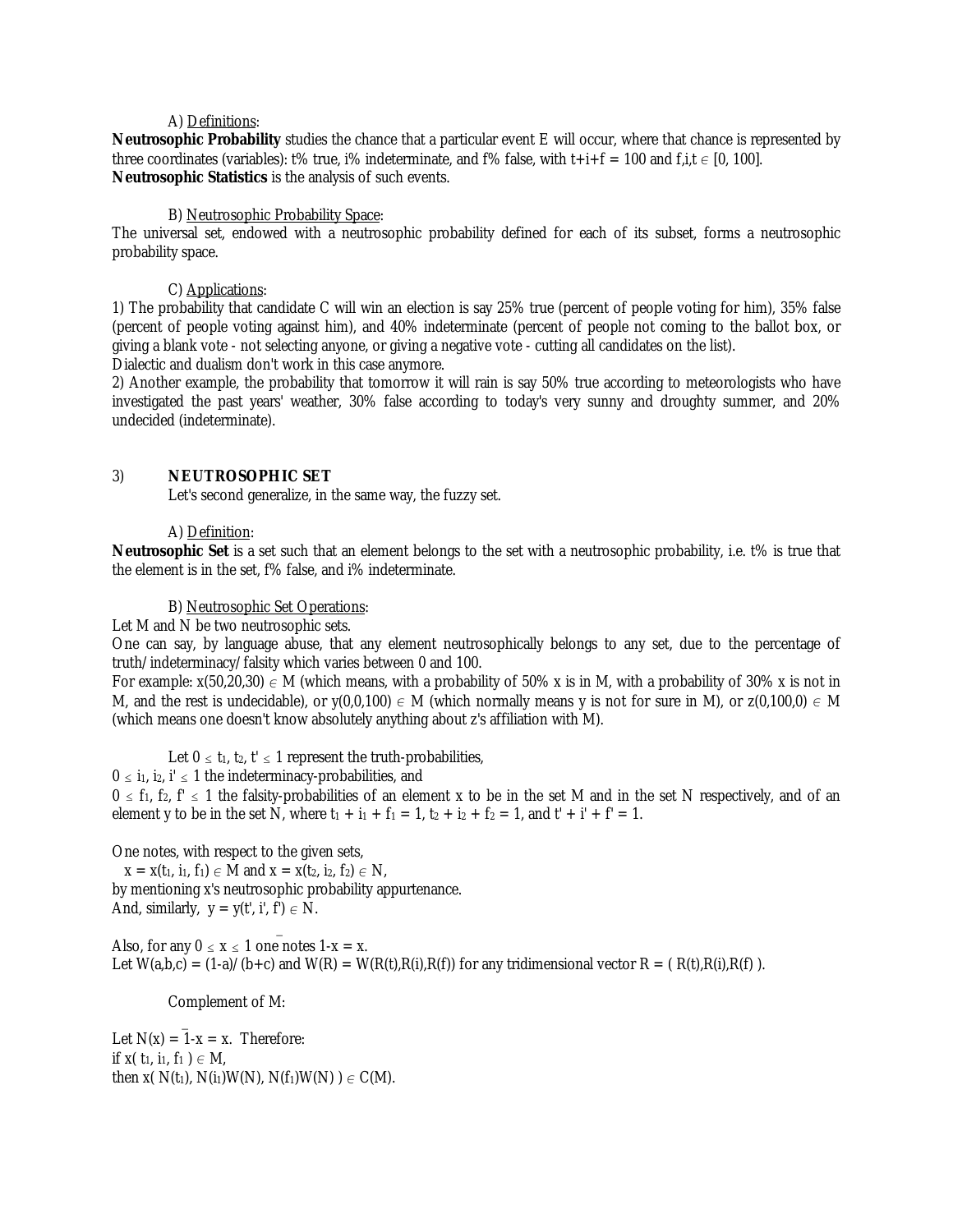#### Intersection:

Let  $C(x,y) = xy$ , and  $C(z_1,z_2) = C(z)$  for any bidimensional vector  $z = (z_1, z_2)$ . Therefore: if  $x(t_1, i_1, f_1) \in M$ ,  $x(t_2, i_2, f_2) \in N$ , then  $x(C(t), C(i)W(C), C(f)W(C)) \in M \cap N$ .

Union:

 $\sim$   $\sim$   $\sim$   $\sim$   $\sim$ Let  $D1(x,y) = x+y-xy = x+xy = y+xy$ , and  $D1(z_1,z_2) = D1(z)$  for any bidimensional vector  $z = (z_1, z_2)$ . Therefore: if  $x(t_1, i_1, f_1) \in M$ ,  $x(t_2, i_2, f_2) \in N$ , then  $x(D1(t), D1(i)W(D1), D1(f)W(D1)) \in M \cup N$ .

Cartesian Product:

if  $x(t_1, i_1, f_1) \in M$ ,  $y(t', i', f') \in N$ , then  $(x(t_1, i_1, f_1), y(t', i', f')) \in M x N$ .

Difference:

 $\sim$   $\sim$   $\sim$ Let  $D(x,y) = x-xy = xy$ , and  $D(z_1,z_2) = D(z)$  for any bidimensional vector  $z = (z_1, z_2)$ . Therefore: if  $x(t_1, i_1, f_1) \in M$ ,  $x(t_2, i_2, f_2) \in N$ , then  $x(D(t), D(i)W(D), D(f)W(D)) \in M \setminus N$ , because  $M \setminus N = M \cap C(N)$ .

#### C) Applications:

From a pool of refugees, waiting in a political refugee camp to get the America visa of emigration, a% are accepted, r% rejected, and  $p\%$  in pending (not yet decided),  $a+r+p=100$ . The chance of someone in the pool to emigrate to USA is not a% as in classical probability, but a% true and p% pending (therefore normally bigger than a%) - because later, the p% pending refugees will be distributed into the first two categories, either accepted or rejected.

Another example, a cloud is a neutrosophic set, because its borders are ambiguous, and each element (water drop) belongs with a neutrosophic probability to the set (e.g. there are separated water drops, around a compact mass of water drops, that we don't know how to consider them: in or out of the cloud).

We are not sure where the cloud ends nor where it begins, neither if some elements are or are not in the set. That's why the percent of indeterminacy is required: for a more organic, smooth, and especially accurate estimation.

## 4) **NEUTROSOPHIC LOGIC, A GENERALIZATION OF FUZZY LOGIC**

A) Introduction:

One passes from the classical {0, 1} Bivalent Logic of George Boole, to the Three-Valued Logic of Reichenbach (leader of the logical empiricism), then to the  $\{0, a_1, ..., a_n, 1\}$  Plurivalent one of Łukasiewicz (and Post's m-valued calculus), and finally to the [0, 1] Infinite Logic as in mathematical analysis and probability: a Transcendental Logic (with values of the power of continuum), or Fuzzy Logic.

Falsehood is infinite, and truthhood quite alike; in between, at different degrees, indeterminacy as well. Everything is G% good, I% indeterminate, and B% bad,

where  $G + I + B = 100$ .

Besides Diderot's dialectics on good and bad ("Rameau's Nephew", 1772), any act has its percentage of "good", "indeterminate", and of "bad" as well incorporated.

Rodolph Carnap said:

"Metaphysical propositions are neither true nor false, because they assert nothing, they contain neither knowledge nor error (...)".

Hence, there are infinitely many statuses in between "Good" and "Bad", and generally speaking in between "A" and "Anti-A", like on the real number segment: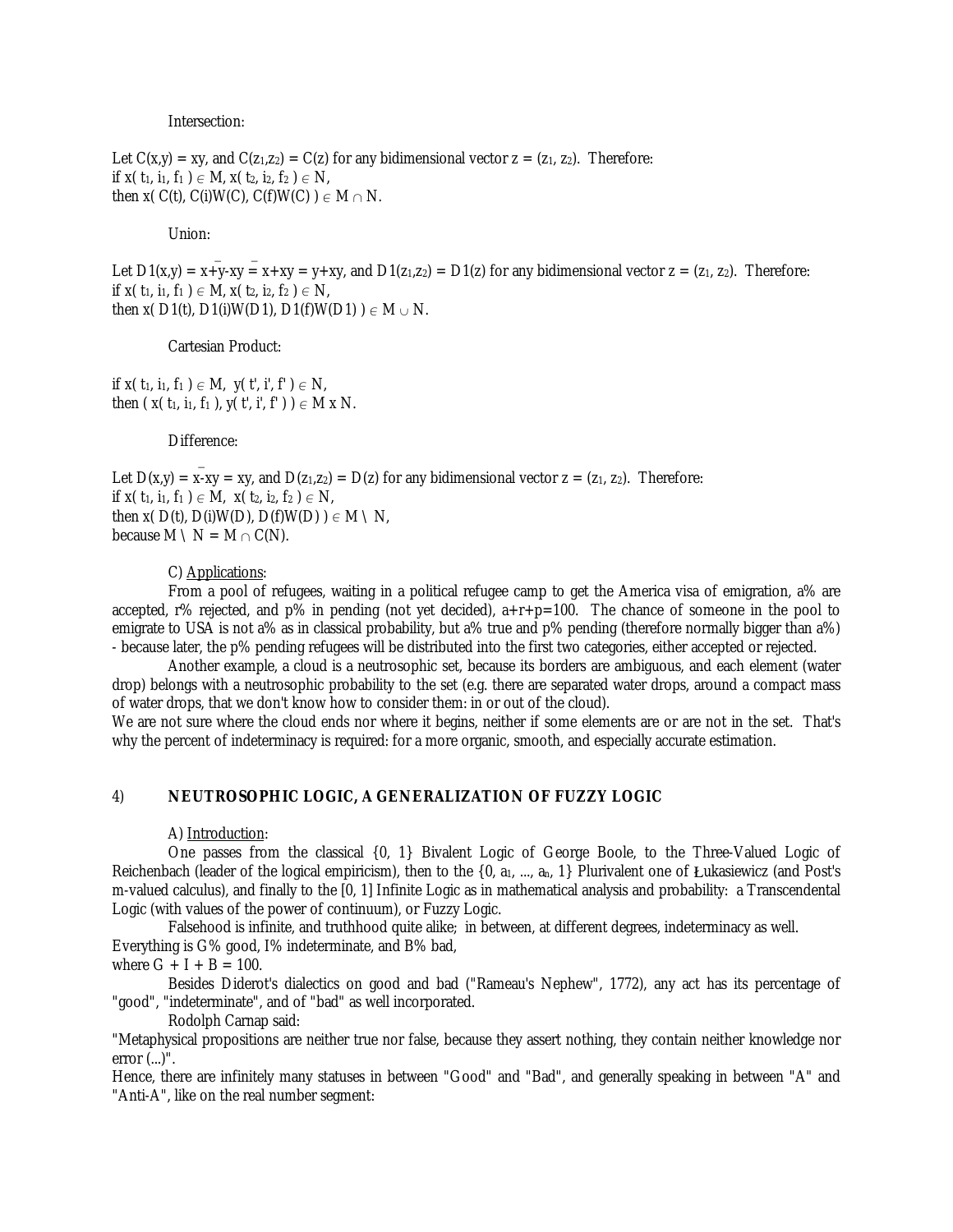[0, 1] False True Bad Good Non-sense Sense Anti-A A

0 is the absolute falsity, 1 the absolute truth. In between each opposing pair, normally in a vicinity of 0.5, are being set up the neutralities.

There exist as many states in between "True" and "False" as in between "Good" and "Bad". Irrational and transcendental standpoints belong to this interval.

Even if an act apparently looks to be only good, or only bad, the other hidden side should be sought. The ratios

 Anti-A Non-A --------, -------- A A

vary indefinitely. They are transfinite.

If a statement is 30%T (true) and 60%I (indeterminate), then it is 10%F (false). This is somehow alethic, meaning pertaining to truthhood and falsehood in the same time.

In opposition to Fuzzy Logic, if a statement is 30%T doesn't involve it is 70%F. We have to study its indeterminacy as well.

B) Definition of Neutrosophic Logic:

This is a generalization (for the case of null indeterminacy) of the fuzzy logic.

Neutrosophic logic is useful in the real-world systems for designing control logic, and may work in quantum mechanics.

If a proposition P is t% true, doesn't necessarily mean it is 100-t% false as in fuzzy logic. There should also be a percent of indeterminacy on the values of P.

A better approach of the logical value of P is f% false, i% indeterminate, and t% true, where  $t+i+f = 100$  and  $t,i,f \in [0, 1]$ 100], called neutrosophic logical value of P, and noted

by  $n(P) = (t,i,f)$ .

**Neutrosophic Logic** means the study of neutrosophic logical values of the propositions.

There exist, for each individual event, PRO parameters, CONTRA parameters, and NEUTER parameters which influence the above values.

Indeterminacy results from any hazard which may occur, from unknown parameters, or from new arising conditions. This resulted from practice.

#### C) Applications:

1) The candidate C, who runs for election in a metropolis M of p people with right to vote, will win.

This proposition is, say, 25% true (percent of people voting for him), 35% false (percent of people voting against him), and 40% indeterminate (percent of people not coming to the ballot box, or giving a blank vote - not selecting anyone, or giving a negative vote - cutting all candidates on the list).

2) Tomorrow it will rain.

This proposition is, say, 50% true according to meteorologists who have investigated the past years' weather, 30% false according to today's very sunny and droughty summer, and 20% undecided.

3) This is a heap.

As an application to the sorites paradoxes, we may now say this proposition is t% true, f% false, and i% indeterminate (the neutrality comes for we don't know exactly where is the difference between a heap and a non-heap; and, if we approximate the border, our 'accuracy' is subjective).

We are not able to distinguish the difference between yellow and red as well if a continuum spectrum of colors is painted on a wall imperceptibly changing from one into another.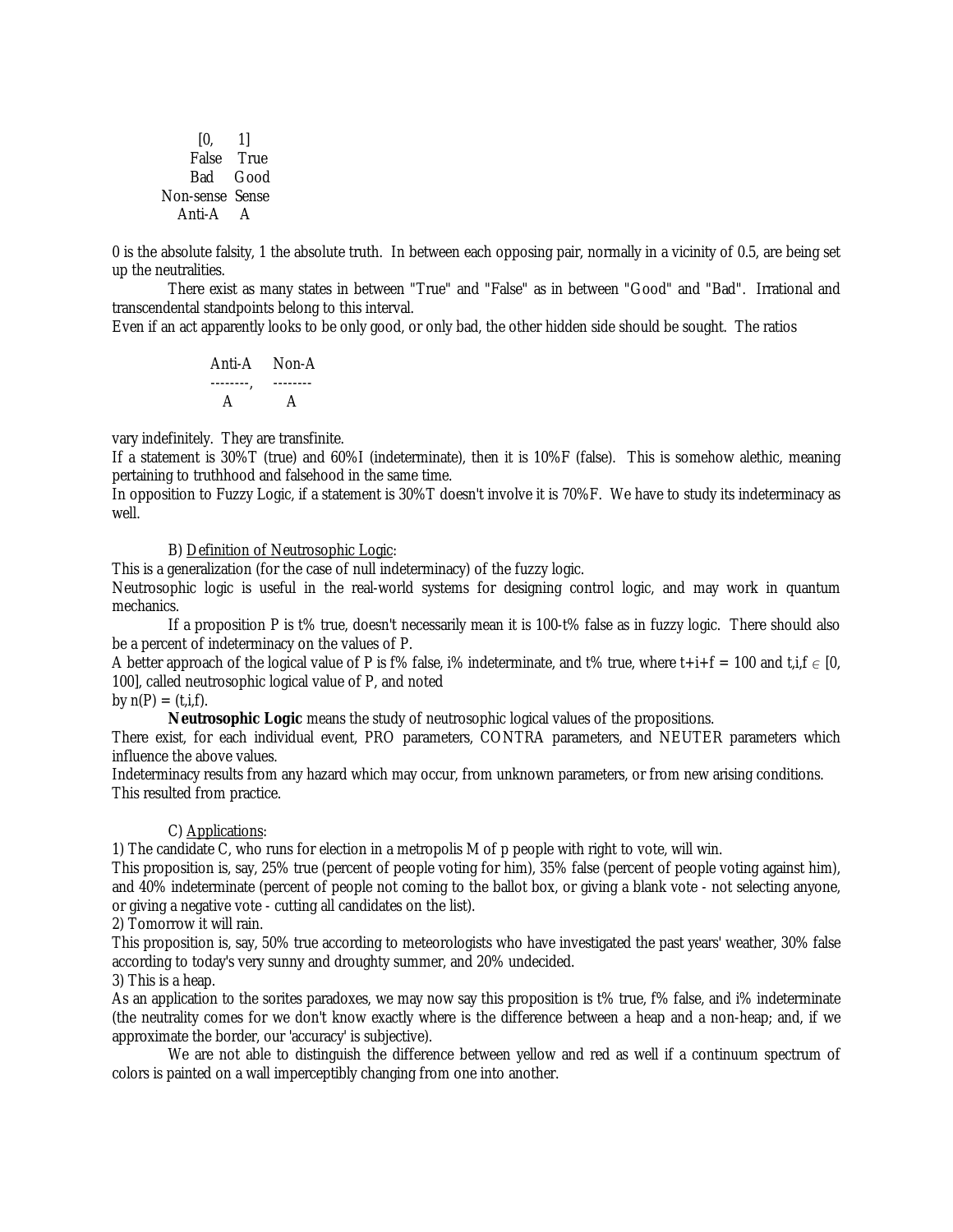D) Definition of Neutrosophic Logical Connectors:

One uses the definitions of neutrosophic probability and neutrosophic set.

Let  $0 \le t_1, t_2 \le 1$  represent the truth-probabilities,

 $0 \le i_1, i_2 \le 1$  the indeterminacy-probabilities, and

 $0 \le f_1, f_2 \le 1$  the falsity-probabilities of two events P<sub>1</sub> and P<sub>2</sub> respectively, where  $t_1 + i_1 + f_1 = 1$  and  $t_2 + i_2 + f_2 = 1$ . One notes the neutrosophic logical values of  $P_1$  and  $P_2$  by

 $n(P_1) = (t_1, i_1, f_1)$  and  $n(P_2) = (t_2, i_2, f_2)$ . \_

Also, for any  $0 \le x \le 1$  one notes  $1-x = x$ . Let  $W(a,b,c) = (1-a)/(b+c)$  and  $W(R) = W(R(t),R(i),R(f))$  for any tridimensional vector  $R = (R(t),R(i),R(f))$ .

Negation:

 $\sim$   $\sim$   $\sim$   $\sim$   $\sim$ Let  $N(x) = 1-x = x$ . Then:  $n(\neg P_1) = ( N(t_1), N(t_1)W(N), N(t_1)W(N) ).$ 

Conjunction:

Let  $C(x,y) = xy$ , and  $C(z_1,z_2) = C(z)$  for any bidimensional vector  $z = (z_1, z_2)$ . Then:  $n(P_1 \wedge P_2) = ( C(t), C(i)W(C), C(f)W(C) ).$ 

(And, in a similar way, generalized for n propositions.)

Weak or inclusive disjunction:

\_ \_ \_ \_ \_ \_ \_ \_ \_ \_ \_ \_ \_ \_ \_ \_ \_ Let  $D1(x,y) = x+y-xy = x+xy = y+xy$ , and  $D1(z_1,z_2) = D1(z)$  for any bidimensional vector  $z = (z_1, z_2)$ . Then:  $n(P_1 \vee P_2) = ( D1(t), D1(t)W(D1), D1(t)W(D1) ).$ (And, in a similar way, generalized for n propositions.)

Strong or exclusive disjunction:

 \_ \_ \_\_ Let  $D2(x,y) = x(1-y)+y(1-x)-xy(1-x)(1-y) = xy+xy-xyxy$ , and  $D2(z_1,z_2) = D2(z)$  for any bidimensional vector  $z = (z_1, z_2)$ . Then:

 $n(P_1 \vee P_2) = (D2(t), D2(t)W(D2), D2(f)W(D2))$ .

(And, in a similar way, generalized for n propositions.)

Material conditional (implication):

\_ \_ \_ \_ \_ \_ \_ \_ \_ \_ \_ \_ \_ \_ \_ Let  $I(x,y) = 1-x+xy = x+xy = 1-xy$ , and  $I(z1,z2) = I(z)$  for any bidimensional vector  $z = (z_1, z_2)$ . Then:  $n(P_1 \rightarrow P_2) = ( I(t), I(t)W(I), I(f)W(I) ).$ 

Material biconditional (equivalence):

 \_ \_ \_ \_ Let  $E(x,y) = (1-x+xy)(1-y+xy) = (x+xy)(y+xy) = (1-xy)(1-xy)$ , and  $E(z_1,z_2) = E(z)$  for any bidimensional vector  $z = (z_1, z_2)$ .  $n(P \rightarrow Q) = (E(t), E(i)W(E), E(f)W(E)).$ 

Sheffer's connector: Let  $S(x,y) = 1-xy$ , and  $S(z_1,z_2) = S(z)$  for any bidimensional vector  $z = (z_1, z_2)$ .  $n(P|Q) = n(\neg P \lor \neg Q) = ( S(t), S(i)W(S), S(f)W(S) ).$ 

Peirce's connector:

 \_\_ Let  $P(x,y) = (1-x)(1-y) = xy$ , and  $P(z_1,z_2) = P(z)$  for any bidimensional vector  $z = (z_1, z_2)$ .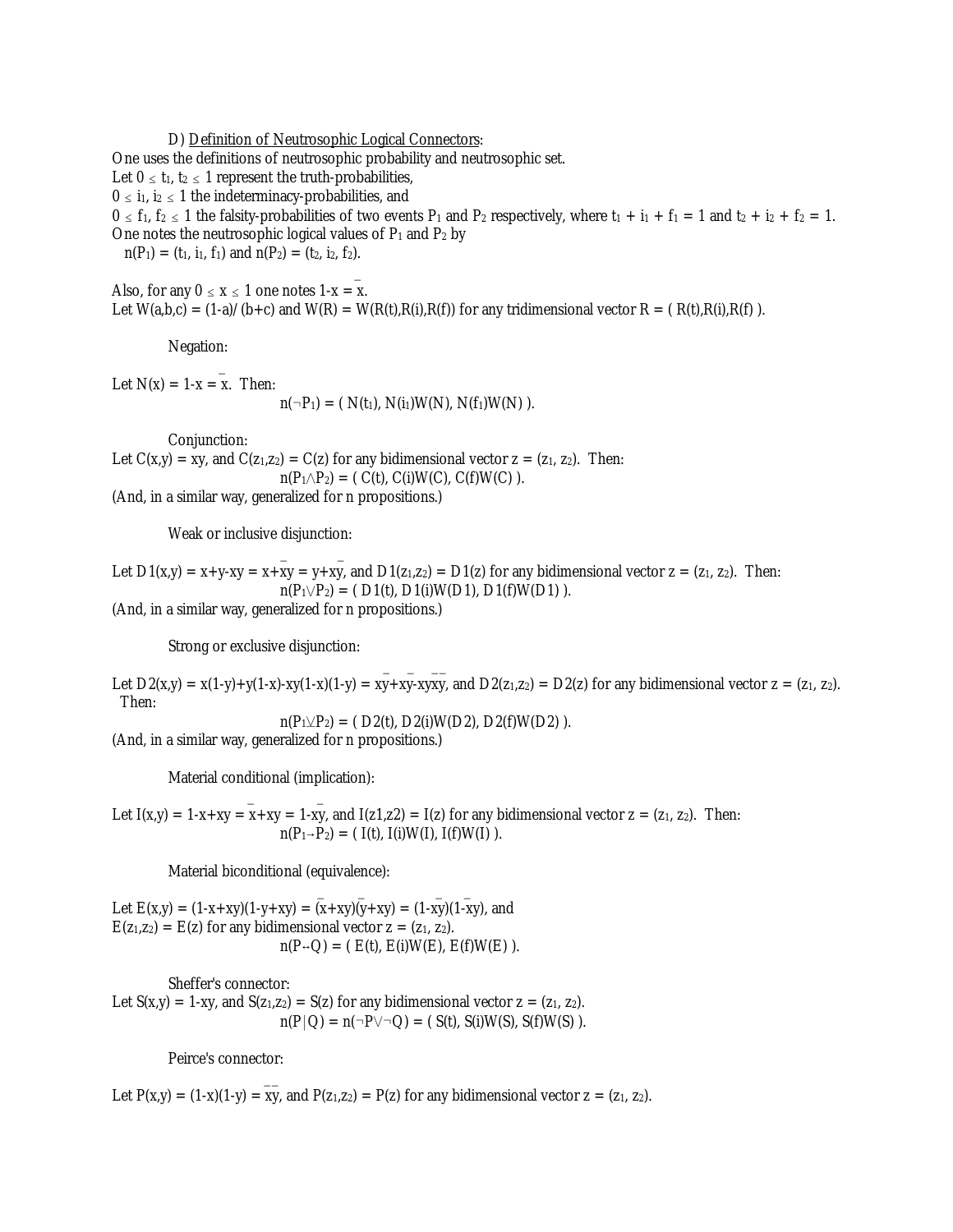$n(P \downarrow Q) = n(\neg P \land \neg Q) = ( P(t), P(i)W(P), P(f)W(P) ).$ 

E) Properties of Neutrosophic Logical Connectors:

Let's note by  $t(P)$  the truth-component of the neutrosophic value n(P), and  $t(P) = p$ ,  $t(Q) = q$ .

a) Conjunction:  $t(P \wedge Q) \leq min \{p, q\}.$  $\infty$  $\wedge$  t(P) = 0 if t(P)  $\neq$  1.  $k=1$ b) Weak disjunction:  $t(P \vee Q) \geq max \{p, q\}.$  $\infty$  $\vee$  t(P) = 1 if t(P)  $\neq$  0.  $k=1$ c) Implication:  $t(P \rightarrow P) = 1$  if  $t(P) = 0$  or 1, and  $\rangle$  p otherwise.  $\lim t(P \to Q) = 1$  $t(P) \rightarrow 0$  $\lim t(P \to Q) = 1$  $t(Q) \rightarrow 1$  $\lim f(P \to Q) = q$  $t(P) \rightarrow 1$  $\lim f(P \to Q) = 1-p$  $t(Q) \rightarrow 0$ d) Equivalence:  $t(P \rightarrow Q) = t(Q \rightarrow P) = t(\neg P \rightarrow \neg Q)$  $\lim \ t(P \, \cdot \, Q) = 1$  $t(P) \rightarrow 0$  $t(Q) \rightarrow 0$  $\lim f(P \leftrightarrow Q) = 1$  $t(P) \rightarrow 1$  $t(Q) \rightarrow 1$  $\lim f(P \leftrightarrow Q) = 0$  $t(P) \rightarrow 0$  $t(Q) \rightarrow 1$  $\lim f(P \leftrightarrow Q) = 0$  $t(P) \rightarrow 1$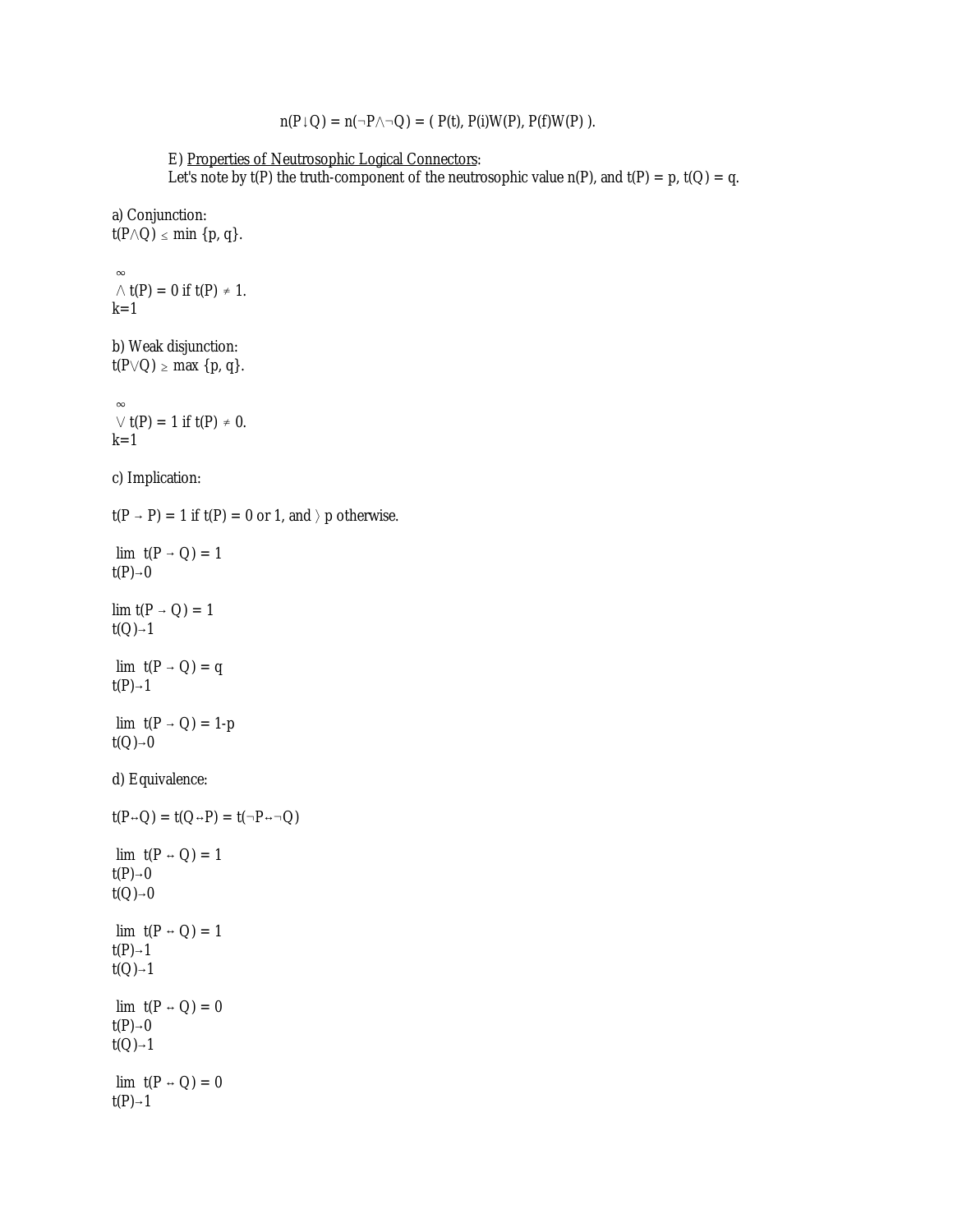$t(Q) \rightarrow 0$  $\lim f(P \leftrightarrow Q) = 1-q$  $t(P) \rightarrow 0$  $\lim f(P \cdot Q) = q$  $t(P) \rightarrow 1$ Let  $q \neq 0, 1$  be constant, and one notes  $p_{max}(q) = (q^2-3q+1)/(2q^2-2q)$ . Then: max  $t(P \leftrightarrow Q)$  occurs when:  $0 < t(P) < 1$  $p = p_{max}(q)$  if  $p_{max}(q) \in [0, 1]$ , or  $p = 0$  if  $p_{max}(q) < 0$ , or  $p = 1$  if  $p_{max}(q) > 1$ , because the equivalence connector is described by a parabola of equation  $e_q(p) = (q^2-q)p^2 + (-q^2+3q-1)p + (1-q),$ which is concave down.

## 5) **NEUTROSOPHIC TOPOLOGY**

#### A) Definition:

Let's construct a **Neutrosophic Topology** on NT = [0, 1], considering the associated family of subsets (0, p), for  $0 \le p \le 1$ , the whole set [0, 1], and the empty set  $\emptyset = (0, 0)$ , called open sets, which is closed under set union and finite intersection. The union is defined as  $(0, p) \cup (0, q) = (0, d)$ , where  $d = p+q$ -pq, and the intersection as  $(0, p) \cap$  $(0, q) = (0, c)$ , where  $c = pq$ .

The complementary of  $(0, p)$  is  $(0, n)$ , where  $n = 1-p$ , which is a closed set.

B) Neutrosophic Topological Space:

The interval NT, endowed with this topology, forms a neutrosophic topological space.

#### C) Isomorphicity:

Neutrosophic Logical Space, Neutrosophic Topological Space, and Neutrosophic Probability Space are all isomorphic.

A method of Neutrosophy is the:

# 6) **TRANSDISCIPLINARITY**:

#### **A) Introduction**:

Transdisciplinarity means to find common features to uncommon entities:  $\langle A \rangle \cap \langle N \text{on-} A \rangle \neq \emptyset$ , even if they are disjunct.

#### **B) Multi-Structure and Multi-Space**:

I consider that life and practice do not deal with 'pure' spaces, but with a group of many spaces,

with a mixture of structures, a 'mongrel', a heterogeneity --

the ardently preoccupation is to reunite them, to constitute a

multi-structure.

 I thought to a multi-space also: fragments (potsherds) of spaces put together, say as an example: Banach, Hausdorff, Tikhonov, compact, paracompact, Fock symmetric, Fock antisymmetric, path-connected, simply connected, discrete metric, indiscrete pseudo-metric, etc. spaces that work together as a whole mechanism. The difficulty is to be the passage over 'frontiers' (borders between two disjoint spaces);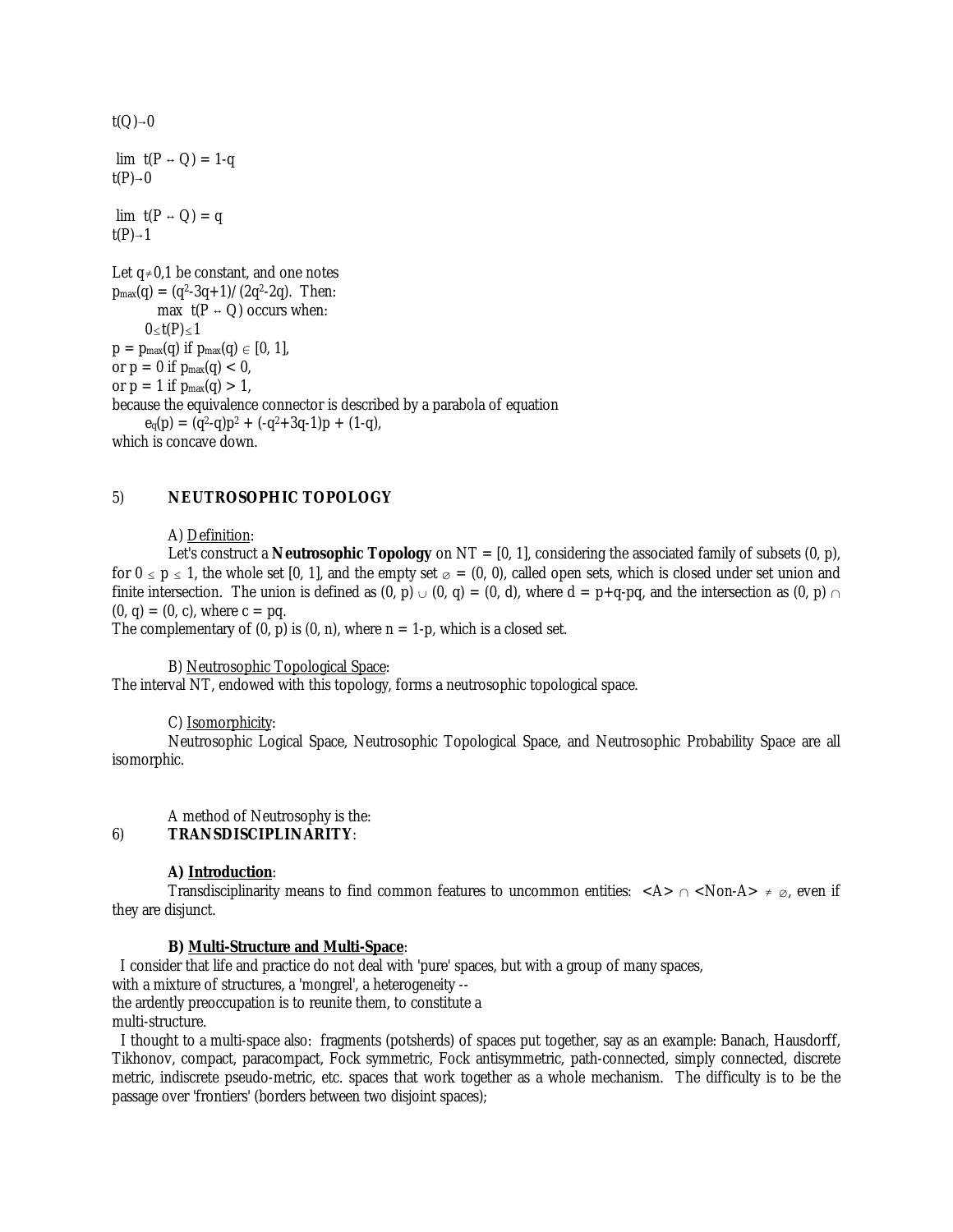i.e. how can we organically tie a point P1 from a space S1 with a point P2 from a structurally opposite space S2 ? Does the problem become more complicated when the spaces' sets are not disjoint?

Let  $S_1$  and  $S_2$  be two distinct structures, induced by the group of laws L which verify the axiom groups  $A_1$  and  $A_2$  respectively, such that  $A_1$  is strictly included in  $A_2$ .

One says that the set M, endowed with the properties:

a) M has an  $S_1$ -structure,

b) there is a proper subset P (different from the empty set, from the unitary element, and from M) of the initial set M which has an  $S_2$ -structure,

c) M doesn't have an  $S_2$ -structure,

is called an **S1-structure with respect to the S2-structure**.

Let  $S_1$ ,  $S_2$ , ...,  $S_k$  be distinct space-structures.

We define the **Multi-Space** (or **k-structured-space**) as a set M such that for each structure  $S_i$ ,  $1 \le i \le k$ , there is a proper (different from  $\phi$  and from M) subset M<sub>i</sub> of it which has that structure. The M<sub>1</sub>, M<sub>2</sub>, ..., M<sub>k</sub> proper subsets are different two by two.

Let's introduce new terms:

## **C) Psychomathematics**:

A discipline which studies psychological processes in connection with mathematics.

## **D) Mathematical Modeling of Psychological Processes**:

Weber's law and Fechner's law on sensations and stimuli are improved.

## **E) Psychoneutrosophy**:

Psychology of neutral thought, action, behavior, sensation, perception, etc. This is a hybrid field deriving from theology, philosophy, economics, psychology, etc.

For example, to find the psychological causes and effects of individuals supporting neutral ideologies (neither capitalists, nor communists), politics (not in the left, not in the right), etc.

## **F) Socioneutrosophy**:

Sociology of neutralities.

For example the sociological phenomena and reasons which determine a country or group of people or class to remain neuter in a military, political, ideological, cultural, artistic, scientific, economical, etc. international or internal war (dispute).

## **G) Econoneutrosophy**:

Economics of non-profit organizations, groups, such as: churches, philanthropic associations, charities, emigrating foundations, artistic or scientific societies, etc.

How they function, how they survive, who benefits and who loses, why are they necessary, how they improve, how they interact with for-profit companies.

These terms are in the process of development.

## 6) **RUGINA'S ORIENTATION TABLE**

In order to clarify the anomalies in science, Rugina (1989, 1998) proposes an original method, starting first from an economic point of view but generalizing it to any science, to study the equilibrium and disequilibrium of systems. His Table comprises seven basic models: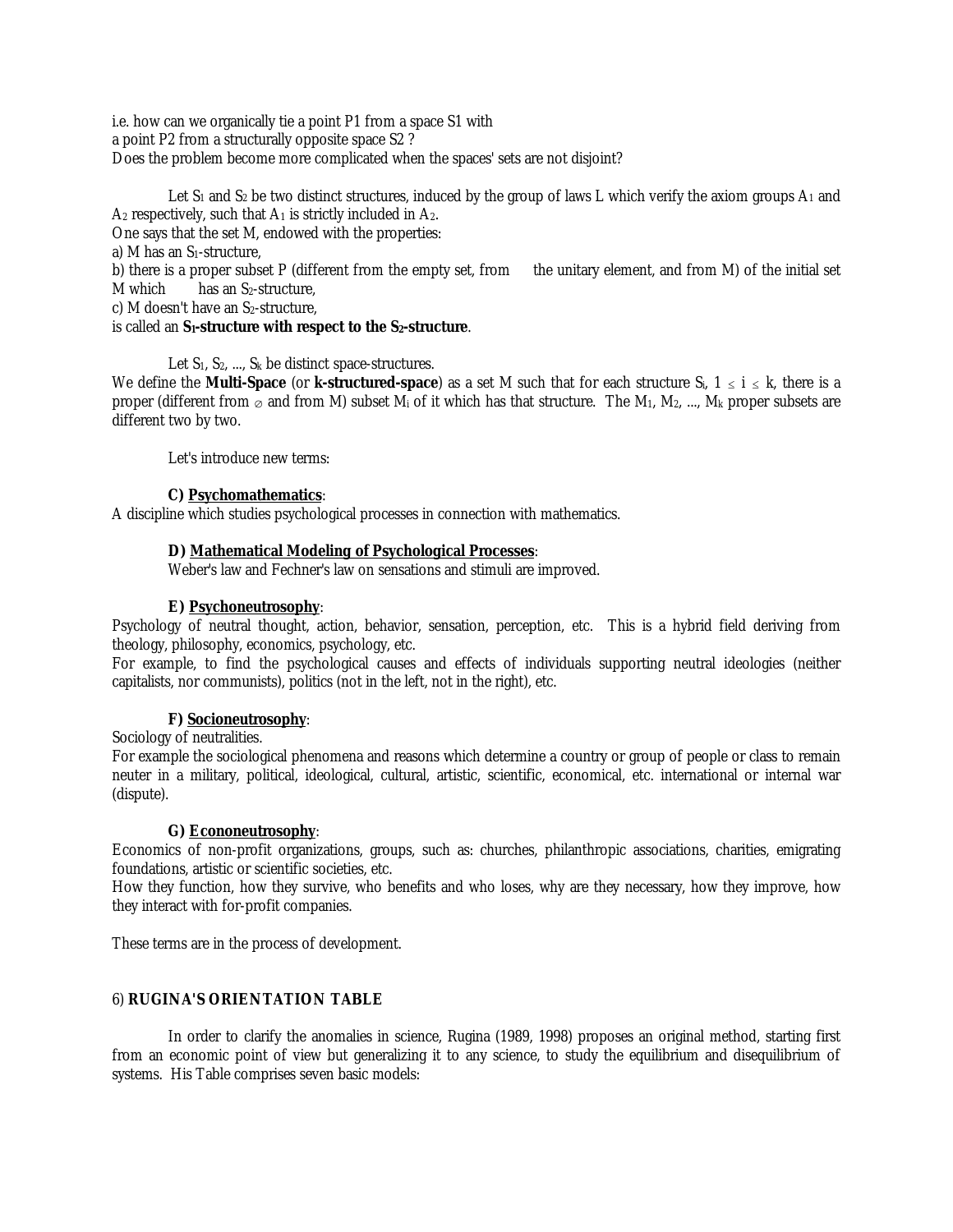Model M1 (which is 100% stable), Model M2 (which is 95% stable, and 5% unstable), Model M3 (which is 65% stable, and 35% unstable), Model M4 (which is 50% stable, and 50% unstable), Model M5 (which is 35% stable, and 65% unstable), Model M<sub>6</sub> (which is 100% unstable).

He gives Orientation Tables for Physical Sciences and Mechanics (Rugina, 1989, p. 18), for the Theory of Probability, for Logic, and generally for any Natural or Social Science (Rugina, 1989, pp. 286-288).

"An anomaly can be simply defined as a deviation from a position of stable equilibrium represented by Model M1" (Rugina, 1989, p. 17).

Rugina proposes the Universal Hypothesis of Duality:

"The physical universe in which we are living, including human society and the world of ideas, all are composed in different and changeable proportions of stable (equilibrium) and unstable (disequilibrium) elements, forces, institutions, behavior and value"

and the General Possibility Theorem:

"there is an unlimited number of possible combinations or systems in logic and other sciences".

According to the last assertations one can extend Rugina's Orientation Table in the way that any system in each science is s% stable and  $u\%$  unstable, with s+u=100 and both parameters

 $0 \le s, u \le 100$ , somehow getting to a fuzzy approach.

But, because each system has hidden features and behaviors, and there would always be unexpected occuring conditions we are not able to control - we mean the indeterminacy plays a role as well, a better approach would be the *Neutrosophic Model*:

Any system in each science is s% stable, i% indeterminate, and  $u$ % unstable, with  $s+i+u=100$  and all three parameters  $0 \le s, i, u \le 100.$ 

EXAMPLE OF MODEL M3 IN RUGINA'S ORIENTATION TABLE: The Paradoxist Geometry (actually the percentage of instability is between 20-35)

In 1969, intrigued by geometry, I simultaneously constructed a

partially Euclidean and partially Non-Euclidean space by a strange replacement of the Euclid's fifth postulate (axiom of parallels) with the following five-statement proposition:

This geometry unites all together: Euclid, Lobachevsky/Bolyai, and Riemann Geometries. And separates them as well!

 a) there are at least a straight line and a point exterior to it in this space for which only one line passes through the point and does not intersect the initial line;

[1 parallel]

- b) there are at least a straight line and a point exterior to it in this space for which only a finite number of lines  $l_1$ , ...,  $l_k$  ( $k \ge 2$ ) passe through the point and do not intersect the initial line;
	- [2 or more (in a finite number) parallels]
- c) there are at least a straight line and a point exterior to it in this space for which any line that passes through the point intersects the initial line; [0 parallels]
- d) there are at least a straight line and a point exterior to it in this space for which an infinite number of lines that passe through the point (but not all of them) do not intersect the initial line;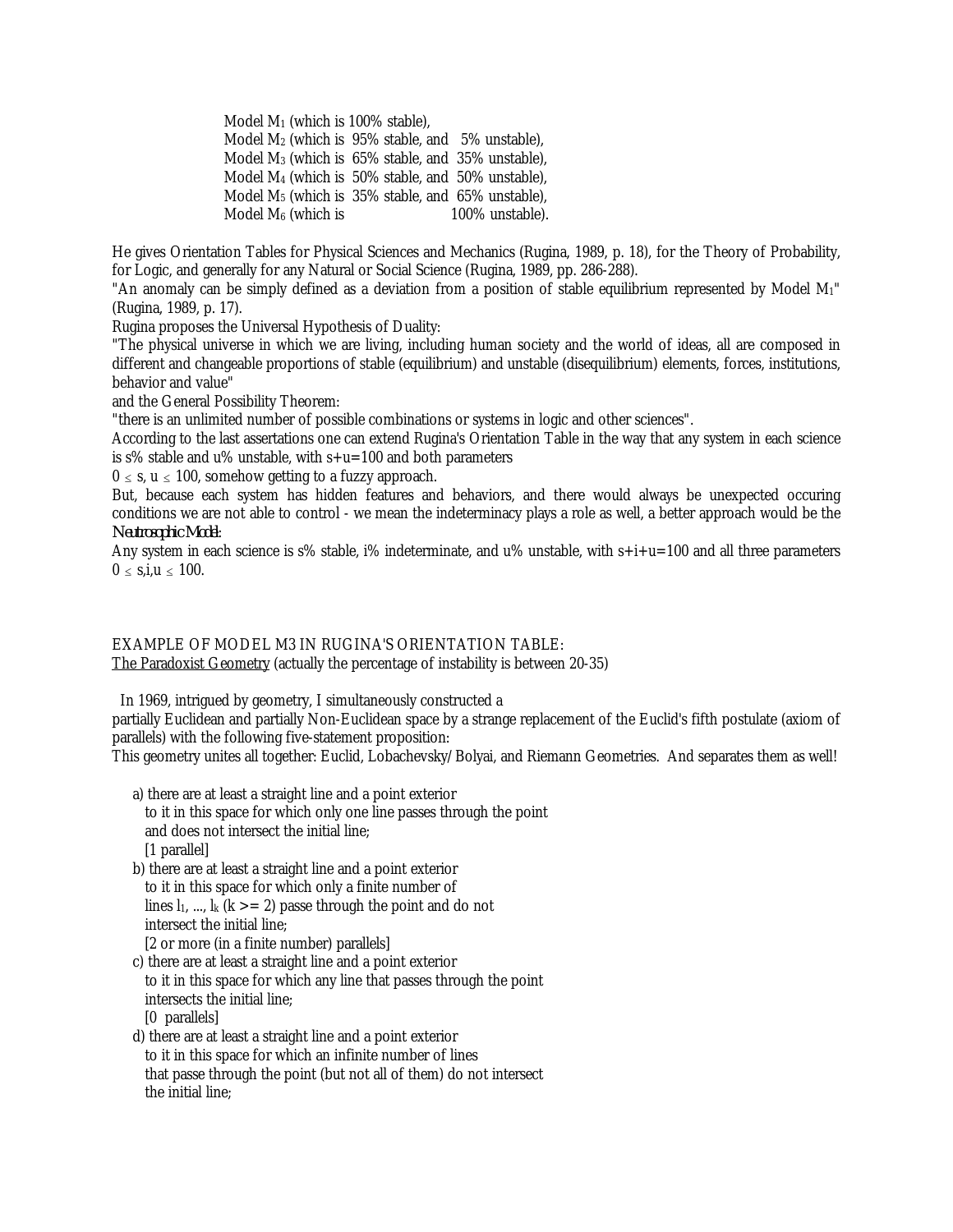[an infinite number of parallels, but not all lines passing through]

 e) there are at least a straight line and a point exterior to it in this space for which any line that passes through the point does not intersect the initial line; [an infinite number of parallels, all lines passing through the point].

## FIRST EXAMPLE OF MODEL M7 IN RUGINA'S ORIENTATION TABLE: **The Non-Geometry** (the percentage of instability is 100)

 It's a lot easier to deny the Euclid's five postulates than Hilbert's twenty thorough axioms.

 1. It is not always possible to draw a line from an arbitrary point to another arbitrary point.

 For example: this axiom can be denied only if the model's space has at least a discontinuity point; (in our bellow model MD, one takes an isolated point I in between f1 and f2, the only one which will not verify the axiom).

- 2. It is not always possible to extend by continuity a finite line to an infinite line.
	- For example:

 consider the bellow Model, and the segment AB, where both A and B lie on f1, A in between P and N, while B on the left side of N; one can not at all extend AB either beyond A or beyond B, because the resulted curve, noted say A'-A-B-B', would not be a geodesic (i.e. line in our Model) anymore.

 If A and B lie in delta1-f1, both of them closer to f1, A in the left side of P, while B in the right side of P, then the segment AB, which is in fact A-P-B, can be extended beyond A and also beyond B only up to f1 (therefore one gets a finite line too, A'-A-P-B-B', where A', B' are the intersections of PA, PB respectively with f1).

 If A, B lie in delta1-f1, far enough from f1 and P, such that AB is parallel to f1, then AB verifies this postulate.

 3. It is not always possible to draw a circle from an arbitrary point and of an arbitrary interval.

 For example: same as for the first axiom; the isolated point I, and a very small interval not reaching f1 neither f2, will deny this axiom.

4. Not all the right angles are congruent.

(See example of the Anti-Geometry, explained bellow.)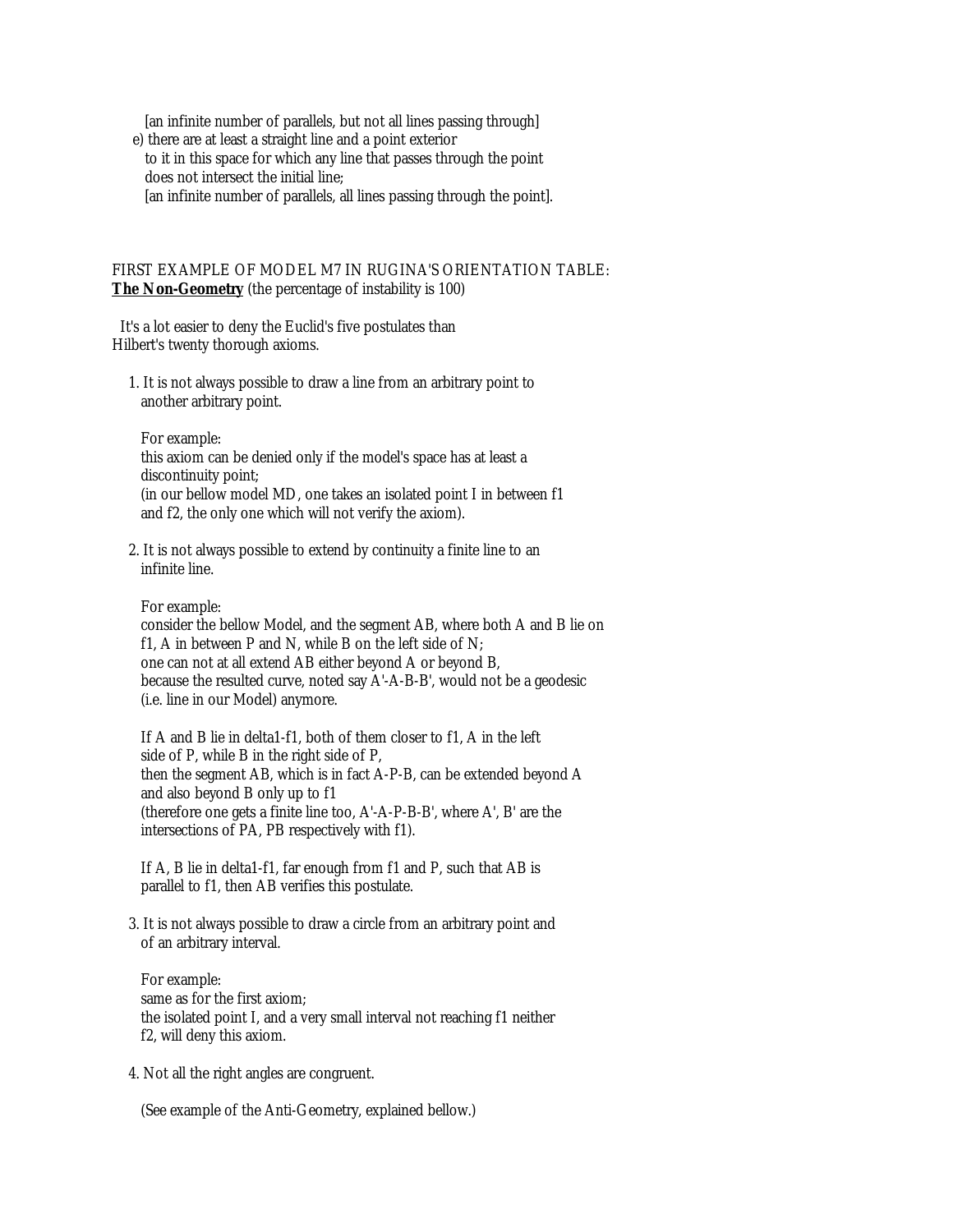5. If a line, cutting two other lines, forms the interior angles of the same side of it strictly less than two right angles, then not always the two lines extended towards infinite cut each other in the side where the angles are strictly less than two right angles.

For example:

 let h1, h2, l be three lines in delta1-delta2, where h1 intersects f1 in A, and h2 intersects f1 in B, with A, B, P different each other, such that h1 and h2 do not intersect, but l cuts h1 and h2 and forms the interior angles of one of its side (towards f1) strictly less than two right angles; the assumption of the fifth postulate is fulfilled, but the consequence does not hold, because h1 and h2 do not cut each other (they may not be extended beyond A and B respectively, because the lines

would not be geodesics anymore).

## SECOND EXAMPLE OF MODEL M7 IN RUGINA'S ORIENTATION TABLE: **The Counter-Projective Geometry** (the percentage of instability is 100)

 Let P, L be two sets, and r a relation included in PxL. The elements of P are called points, and those of L lines. When (p, l) belongs to r, we say that the line l contains the point p. For these, one imposes the following COUNTER-AXIOMS:

- (a) There exist: either at least two lines, or no line, that contains two given distinct points.
- (b) Let p1, p2, p3 be three non-collinear points, and q1, q2 two distinct points. Suppose that  $\{p1, q1, p3\}$  and  $\{p2, q2, p3\}$  are collinear triples. Then the line containing p1, p2, and the line containing q1, q2 do not intersect.

(c) Every line contains at most two distinct points.

 Does the Duality Principle hold in a counter-projective space? What about Desargues's Theorem, Fundamental Theorem of Projective Geometry / Theorem of Pappus, and Staudt Algebra ? Or Pascal's Theorem, Brianchon's Theorem ?

(I think none of them will hold!)

However Rugina's Hypothesis of Duality does hold (although the this geometry is formed by unstable elements only!).

 The Theory of Buildings of Tits, which contains the Projective Geometry as a particular case, can be 'distorted' in the same  $\langle$  paradoxist $>$  way by deforming its axiom of a BN-pair (or Tits system) for the triple (G, B, N), where G is a group, and B, N its subgroups; [see J. Tits, "Buildings of spherical type and finite BN-pairs", Lecture Notes in Math 386, Springer, 1974]. Notions as: simplex, complex, chamber, codimension, apartment, building will get contorted either... Develop a Theory of Distorted Buildings of Tits!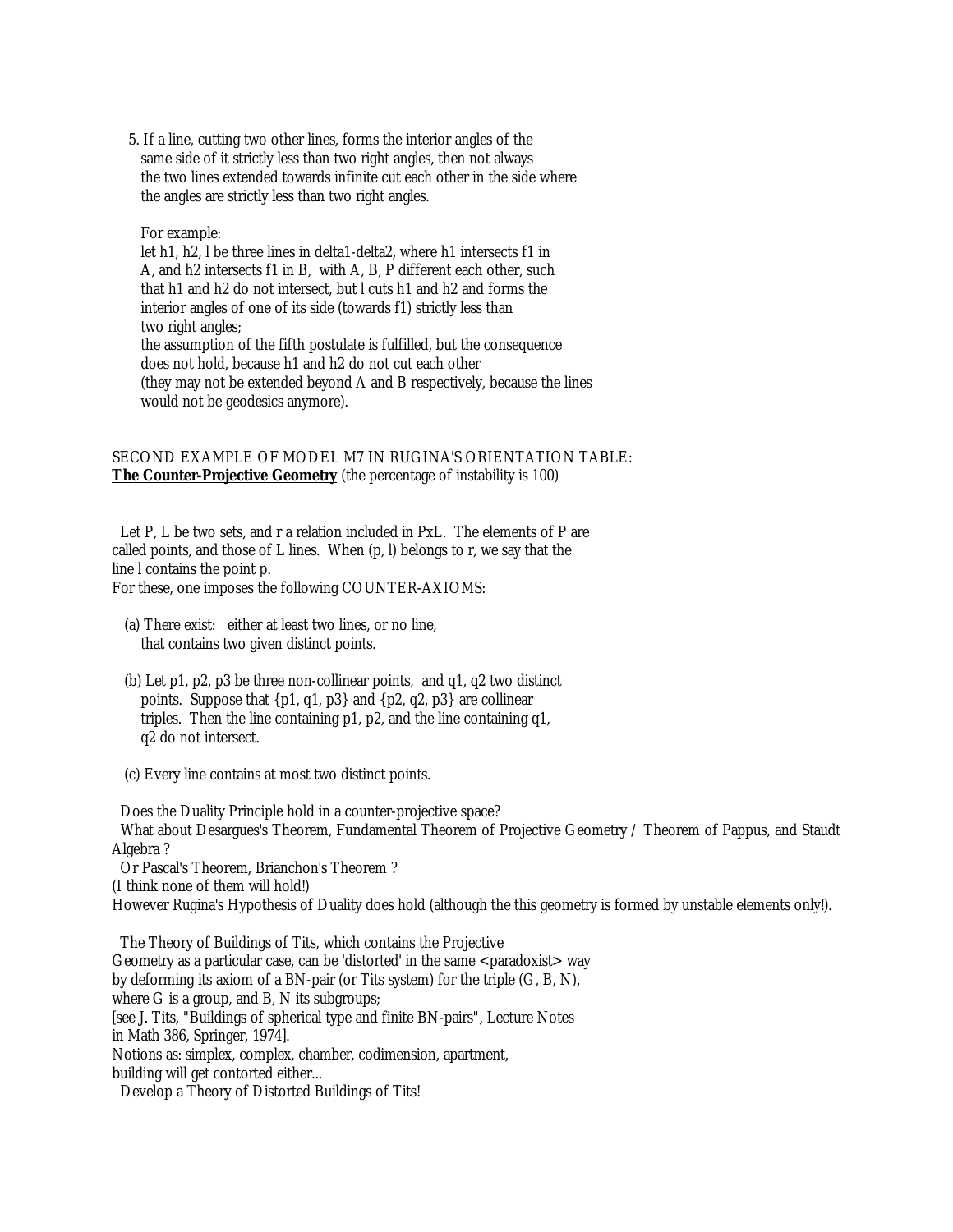## THIRD EXAMPLE OF MODEL M7 IN RUGINA'S ORIENTATION TABLE: **The Anti-Geometry** (the percentage of instability is 100 - even... more, this is the geometry of total chaos!)

 It is possible to entirely de-formalize Hilbert's groups of axioms of the Euclidean Geometry, and to construct a model such that none of his fixed axioms holds.

Let's consider the following things:

- a set of  $<$ points $>$ : A, B, C, ...

- a set of  $\langle$  lines $>$ : h, k, l, ...

- a set of <planes>: alpha, beta, gamma, ...

and

 - a set of relationships among these elements: "are situated", "between", "parallel", "congruent", "continuous", etc. Then, we can deny all Hilbert's twenty axioms [see David Hilbert, "Foundations

of Geometry", translated by E. J. Townsend, 1950;

and Roberto Bonola, "Non-Euclidean Geometry", 1938].

There exist cases, within a geometric model, when the same axiom is verified by certain points/lines/planes and denied by others.

## GROUP I. ANTI-AXIOMS OF CONNECTION:

 I.1. Two distinct points A and B do not always completely determine a line.

 Let's consider the following model MD: get an ordinary plane delta, but with an infinite hole in of the following shape:

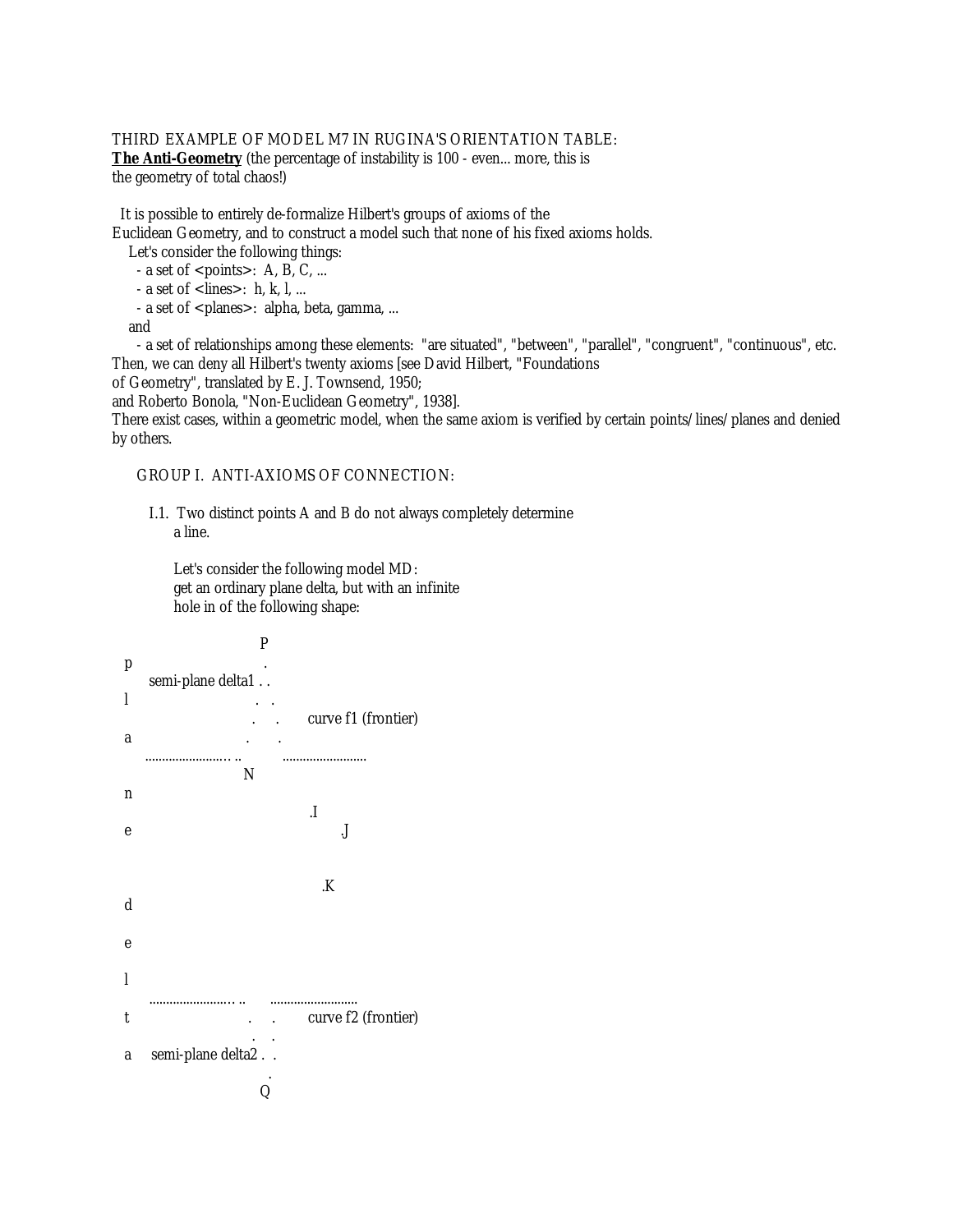Plane delta is a reunion of two disjoint planar semi-planes; f1 lies in MD, but f2 does not; P, Q are two extreme points on f that belong to MD.

 One defines a LINE l as a geodesic curve: if two points A, B that belong to MD lie in l, then the shortest curve lied in MD between A and B lies in l also. If a line passes two times through the same point, then it is called double point (KNOT).

 One defines a PLANE alpha as a surface such that for any two points A, B that lie in alpha and belong to MD there is a geodesic which passes through A, B and lies in alpha also.

 Now, let's have two strings of the same length: one ties P and Q with the first string s1 such that the curve s1 is folded in two or more different planes and s1 is under the plane delta;

 next, do the same with string s2, tie Q with P, but over the plane delta and such that s2 has a different form from s1; and a third string s3, from P to Q, much longer than s1. s1, s2, s3 belong to MD.

Let I, J, K be three isolated points -- as some islands, i.e. not joined with any other point of MD, exterior to the plane delta.

 This model has a measure, because the (pseudo-)line is the shortest way (length) to go from a point to another (when possible).

 Of course, this model is not perfect, and is far from the best. Readers are asked to improve it, or to make up a new one that is better.

 (Let A, B be two distinct points in delta1-f1. P and Q are two points on s1, but they do not completely determine a line, referring to the first axiom of Hilbert, because A-P-s1-Q are different from B-P-s1-Q.)

 I.2. There is at least a line l and at least two distinct points A and B of l, such that A and B do not completely determine the line l.

 (Line A-P-s1-Q are not completely determined by P and Q in the previous construction, because CVB-P-s1-Q is another line passing through P and Q too.)

 I.3. Three points A, B, C not situated in the same line do not always completely determine a plane alpha. (Let A, B be two distinct points in delta1-f1, such that A, B, P are not co-linear. There are many planes containing these three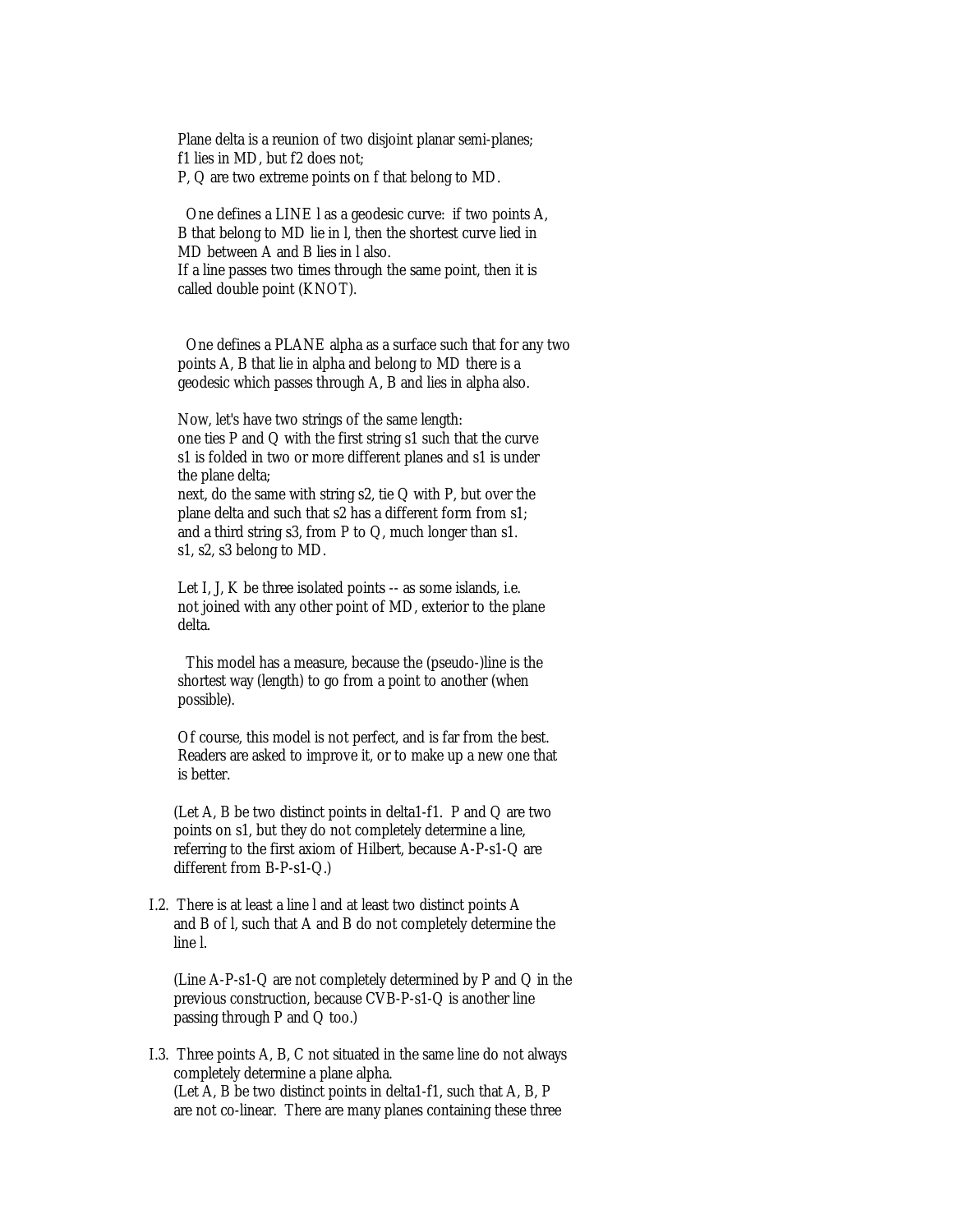points: delta1 extended with any surface s containing s1, but not cutting s2 in between P and Q, for example.)

 I.4. There is at least a plane, alpha, and at least three points A, B, C in it not lying in the same line, such that A, B, C do not completely determine the plane alpha.

(See the previous example.)

 I.5. If two points A, B of a line l lie in a plane alpha, doesn't mean that every point of l lies in alpha.

 (Let A be a point in delta1-f1, and B another point on s1 in between P and Q. Let alpha be the following plane: delta1 extended with a surface s containing s1, but not cutting s2 in between P and Q, and tangent to delta2 on a line QC, where C is a point in delta2-f2. Let D be point in delta2-f2, not lying on the line QC. Now, A, B, D are lying on the same line A-P-s1-Q-D, A, B are in the plane alpha, but D do not.)

 I.6. If two planes alpha, beta have a point A in common, doesn't mean they have at least a second point in common.

 (Construct the following plane alpha: a closed surface containing s1 and s2, and intersecting delta1 in one point only, P. Then alpha and delta1 have a single point in common.)

 I.7. There exist lines where lies only one point, or planes where lie only two points, or space where lie only three points.

 (Hilbert's I.7 axiom may be contradicted if the model has discontinuities. Let's consider the isolated points area. The point I may be regarded as a line, because it's not possible to add any new point to I to form a line. One constructs a surface that intersects the model only in the points I and J.)

## GROUP II. ANTI-AXIOMS OF ORDER:

 II.1. If A, B, C are points of a line and B lies between A and C, doesn't mean that always B lies also between C and A.

 [Let T lie in s1, and V lie in s2, both of them closer to Q, but different from it. Then: P, T, V are points on the line P-s1-Q-s2-P ( i.e. the closed curve that starts from the point P and lies in s1 and passes through the point Q and lies back to s2 and ends in P ),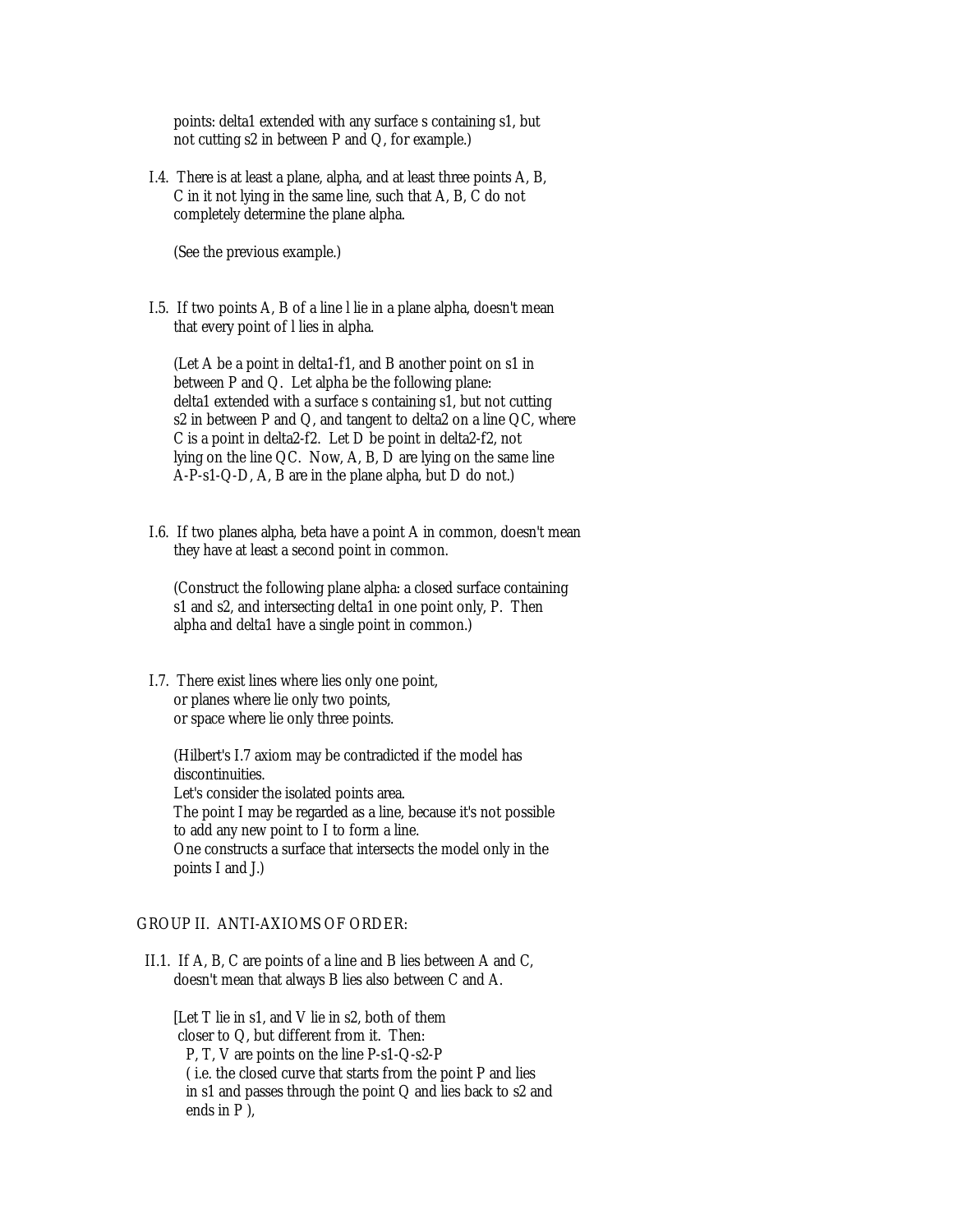and T lies between P and V -- because PT and TV are both geodesics --, but T doesn't lie between V and P -- because from V the line goes to P and then to T, therefore P lies between V and T.]

 [By definition: a segment AB is a system of points lying upon a line between A and B (the extremes are included).

 Warning: AB may be different from BA; for example: the segment PQ formed by the system of points starting with P, ending with Q, and lying in s1, is different from the segment QP formed by the system of points starting with Q, ending with P, but belonging to s2. Worse, AB may be sometimes different from AB; for example: the segment PQ formed by the system of points starting with P, ending with Q, and lying in s1, is different from the segment PQ formed by the system of points starting with P, ending with Q, but belonging to s2.]

 II.2. If A and C are two points of a line, then: there does not always exist a point B lying between A and C, or there does not always exist a point D such that C lies between A and D.

[For example:

 let F be a point on f1, F different from P, and G a point in delta1, G doesn't belong to f1; draw the line l which passes through G and F; then: there exists a point B lying between G and F

 -- because GF is an obvious segment --, but there is no point D such that F lies between G and D -- because GF is right bounded in F ( GF may not be extended to the other side of F, because otherwise the line will not remain a geodesic anymore ).]

## II.3. There exist at least three points situated on

 a line such that: one point lies between the other two, and another point lies also between the other two.

[For example:

 let R, T be two distinct points, different from P and Q, situated on the line P-s1-Q-s2-P, such that the lengths PR, RT, TP are all equal; then:

R lies between P and T,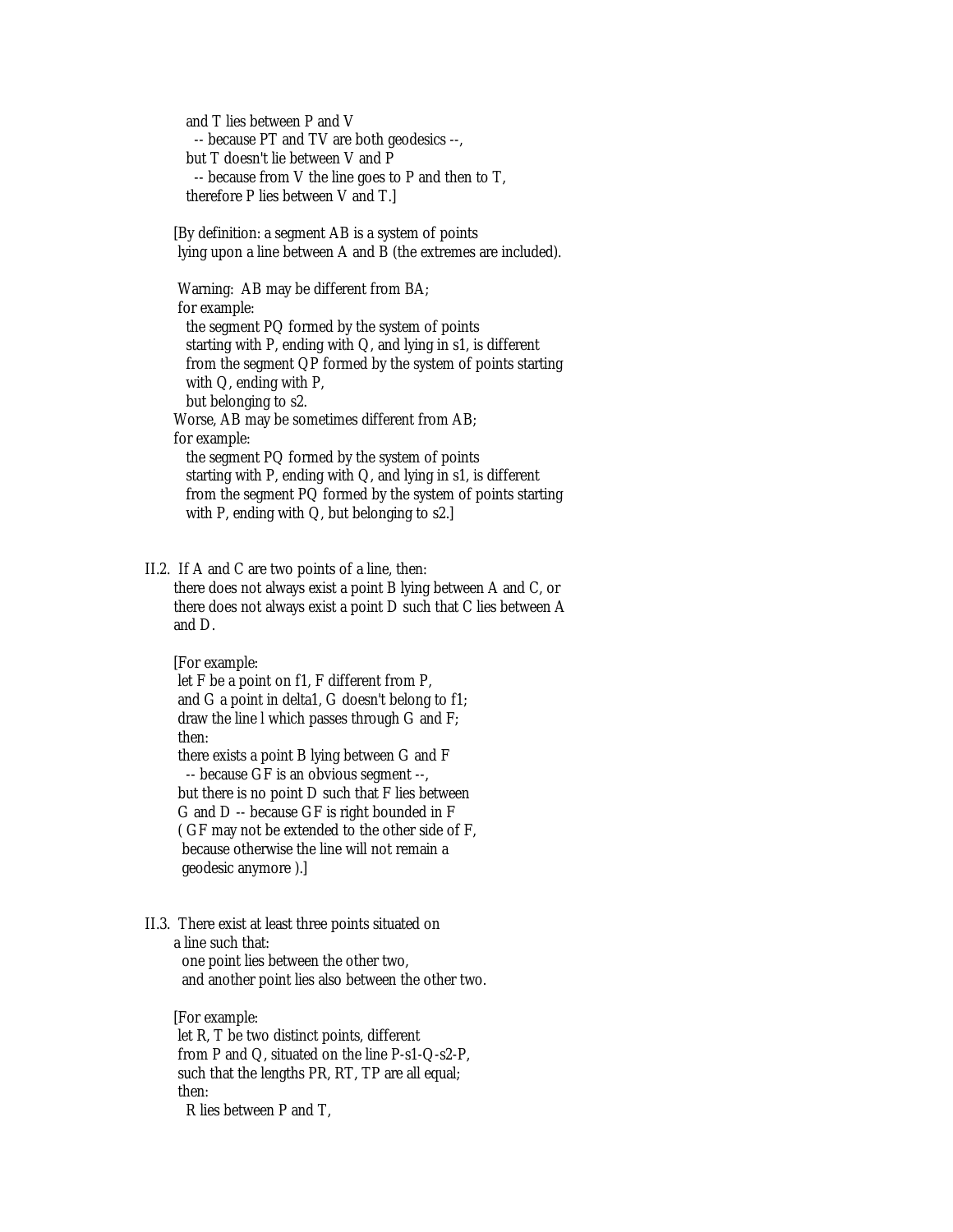and T lies between R and P; also P lies between T and R.]

II.4. Four points A, B, C, D of a line can not always be

 arranged: such that B lies between A and C and also between A and D, and such that C lies between A and D and also between B and D. [For examples: - let R, T be two distinct points, different from P and Q, situated on the line P-s1-Q-s2-P such that the lengths PR, RQ, QT, TP are all equal, therefore R belongs to s1, and T belongs to s2; then P, R, Q, T are situated on the same line: such that R lies between P and Q, but not between P and T  $-$  because the geodesic PT does not pass through R  $-$ , and such that Q does not lie between P and T -- because the geodesic PT does not pass through Q --, but lies between R and T; - let A, B be two points in delta2-f2 such that A, Q, B are collinear, and C, D two points on s1, s2 respectively, all of the four points being different from  $\overrightarrow{P}$  and  $\overrightarrow{Q}$ ; then A, B, C, D are points situated on the same line A-Q-s1-P-s2-Q-B, which is the same with line A-Q-s2-P-s1-Q-B, therefore we may have two different orders of these four points in the same time: A, C, D, B and A, D, C, B.]

 II.5. Let A, B, C be three points not lying in the same line, and l a line lying in the same plane ABC and not passing through any of the points A, B, C. Then, if the line l passes through a point of the segment AB, it doesn't mean that always the line l will pass through either a point of the segment BC or a point of the segment AC.

[For example:

 let AB be a segment passing through P in the semi-plane delta1, and C a point lying in delta1 too on the left side of the line AB; thus A, B, C do not lie on the same line; now, consider the line Q-s2-P-s1-Q-D, where D is a point lying in the semi-plane delta2 not on f2: therefore this line passes through the point P of the segment AB, but do not pass through any point of the segment BC, nor through any point of the segment AC.]

## GROUP III. ANTI-AXIOM OF PARALLELS.

In a plane alpha there can be drawn through a point A, lying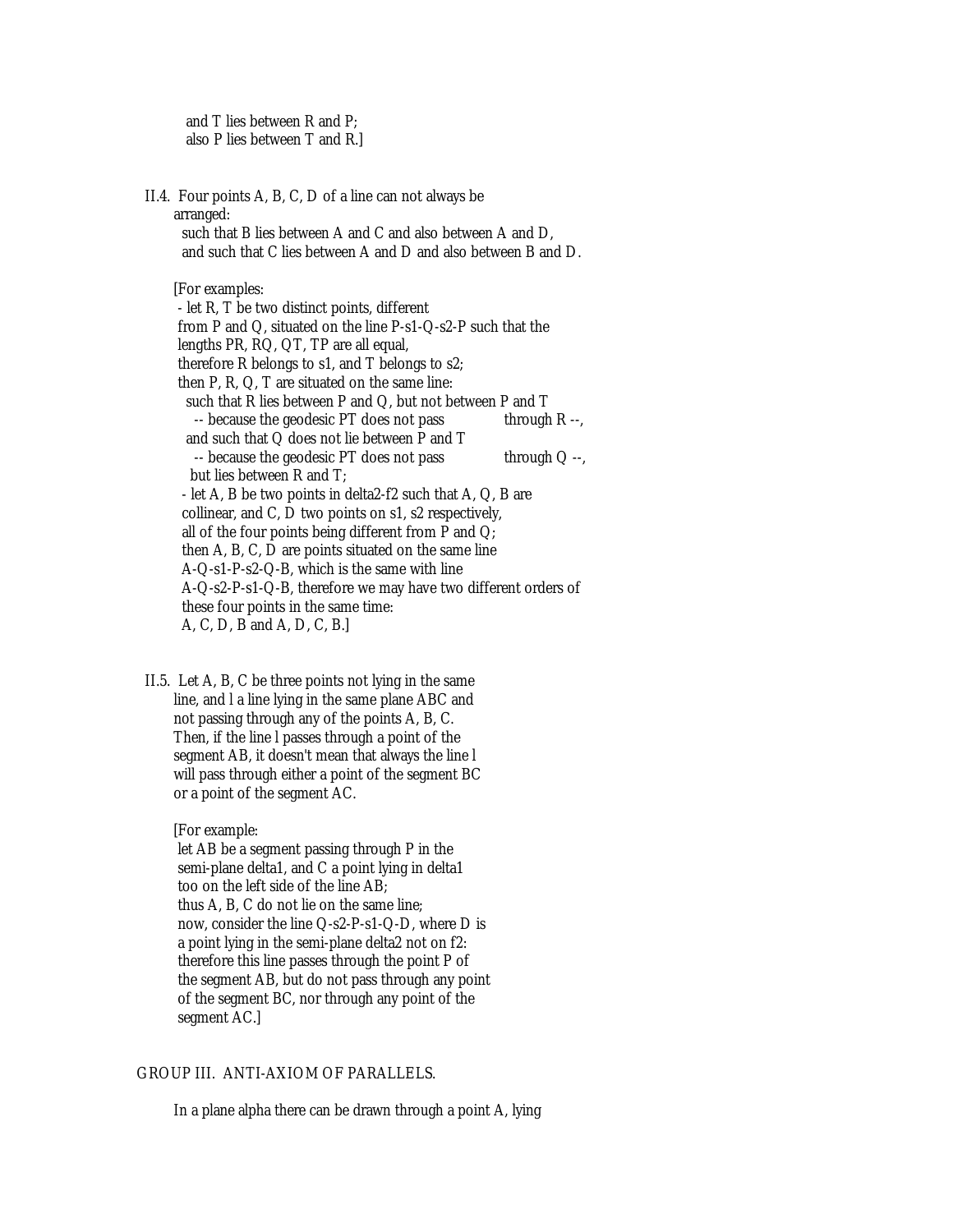outside of a line l, either no line, or only one line, or a finite number of lines, or an infinite number of lines which do not intersect the line l. (At least two of these situations should occur.) The line(s) is (are) called the parallel(s) to l through the given point A.

[ For examples:

 - let l0 be the line N-P-s1-Q-R, where N is a point lying in delta1 not on f1, and R is a similar point lying in delta2 not on f2, and let A be a point lying on s2, then: no parallel to l0 can be drawn through A (because any line passing through A, hence through s2, will intersect s1, hence  $[0, \text{ in } P \text{ and } Q)$ ;

- if the line l1 lies in delta1 such that l1 does not intersect the frontier f1, then: through any point lying on the left side of l1 one and only one parallel will pass;
- let B be a point lying in f1, different from P, and another point C lying in delta1, not on f1; let A be a point lying in delta1 outside of BC; then: an infinite number of parallels to the line BC can be drawn through the point A.

 Theorem. There are at least two lines l1, l2 of a plane, which do not meet a third line l3 of the same plane, but they meet each other, ( i.e. if l1 is parallel to l3, and l2 is parallel to l3, and all of them are in the same plane, it's not necessary that l1 is parallel to l2 ).

[ For example:

 consider three points A, B, C lying in f1, and different from P, and D a point in delta1 not on f1; draw the lines AD, BE and CE such that E is a point in delta1 not on f1 and both BE and CE do not intersect AD; then: BE is parallel to AD, CE is also parallel to AD, but BE is not parallel to CE because the point E belong to both of them. ]

#### GROUP IV. ANTI-AXIOMS OF CONGRUENCE

 IV.1. If A, B are two points on a line l, and A' is a point upon the same or another line l', then: upon a given side of A' on the line l', we can not always find only one point B' so that the segment AB is congruent to the segment A'B'.

[ For examples:

 - let AB be segment lying in delta1 and having no point in common with f1, and construct the line C-P-s1-Q-s2-P (noted by l') which is the same with C-P-s2-Q-s1-P, where C is a point lying in delta1 not on f1 nor on AB; take a point A' on l', in between C and P, such that A'P is smaller than AB;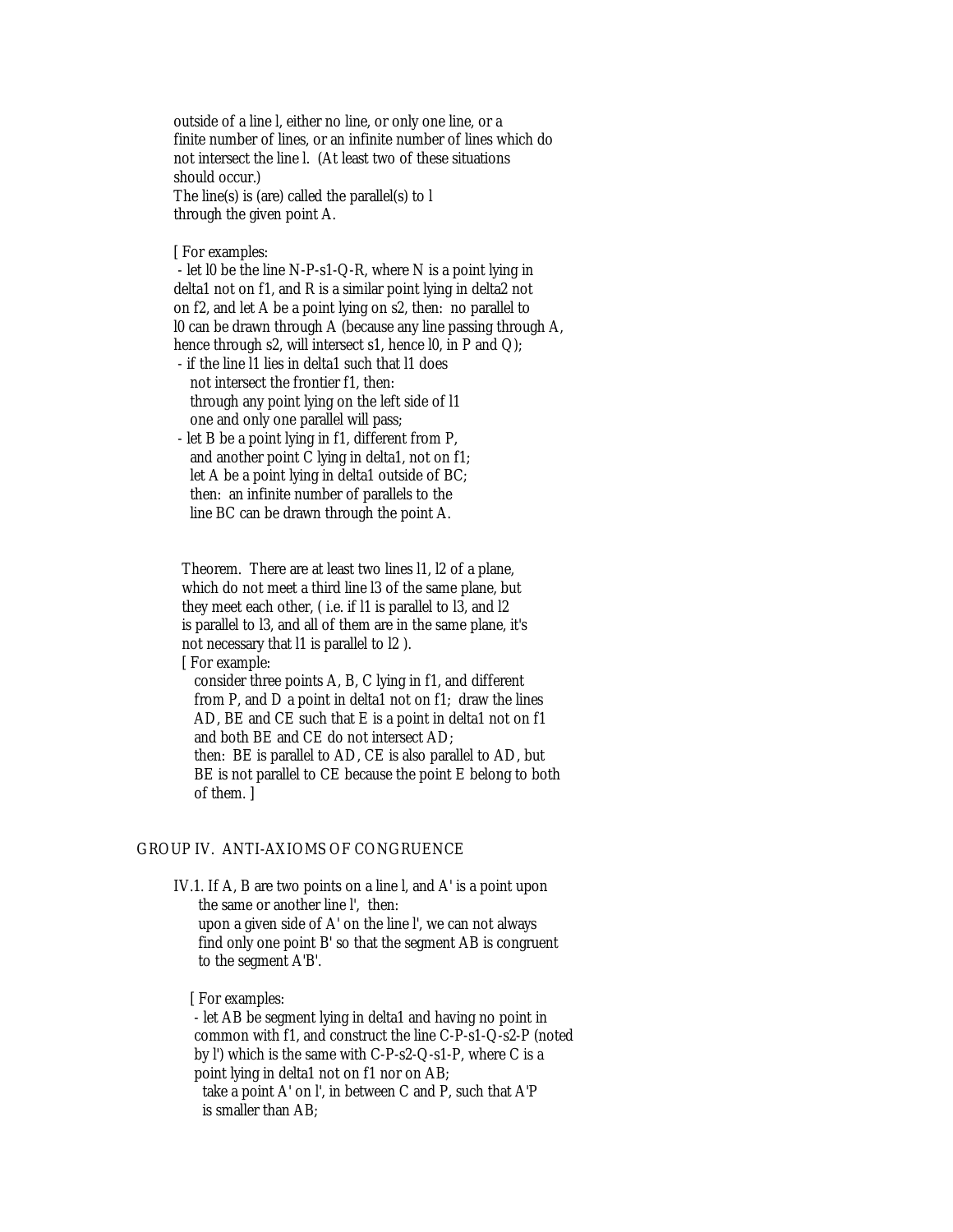now, there exist two distinct points B1' on s1 and B2' on s2, such that A'B1' is congruent to AB and A'B2' is congruent to AB, with A'B1' different from A'B2'; - but if we consider a line l' lying in delta1 and limited by the frontier f1 on the right side (the limit point being noted by M), and take a point A' on l', close to M, such that A'M is less than A'B', then: there is no point B' on the right side of l' so that A'B' is congruent to AB. ]

A segment may not be congruent to itself!

[ For example:

 - let A be a point on s1, closer to P, and B a point on s2, closer to P also; A and B are lying on the same line A-Q-B-P-A which is the same with line A-P-B-Q-A, but AB measured on the first representation of the line is strictly greater than AB measured on the second representation of their line. ]

 IV.2. If a segment AB is congruent to the segment A'B' and also to the segment A''B'', then not always the segment A'B' is congruent to the segment A''B''.

[ For example:

 - let AB be a segment lying in delta1-f1, and consider the line C-P-s1-Q-s2-P-D, where C, D are two distinct points in delta1-f1 such that C, P, D are collinear. Suppose that the segment AB is congruent to the segment CD (i.e. C-P-s1-Q-s2-P-D). Get also an obvious segment A'B' in delta1-f1, different

 from the preceding ones, but congruent to AB. Then the segment A'B' is not congruent to the segment CD (considered as C-P-D, i.e. not passing through Q).

 IV.3. If AB, BC are two segments of the same line l which have no points in common aside from the point B, and A'B', B'C' are two segments of the same line or of another line l' having no point other than B' in common, such that AB is congruent to A'B' and BC is congruent to B'C', then not always the segment AC is congruent to A'C'.

[ For example:

 let l be a line lying in delta1, not on f1, and A, B, C three distinct points on l, such that AC is greater than s1;

 let l' be the following line: A'-P-s1-Q-s2-P where A' lies in delta1, not on f1, and get B' on s1 such that A'B' is congruent to AB, get C' on s2 such that BC is congruent to B'C' (the points A, B, C are thus chosen); then: the segment A'C' which is first seen as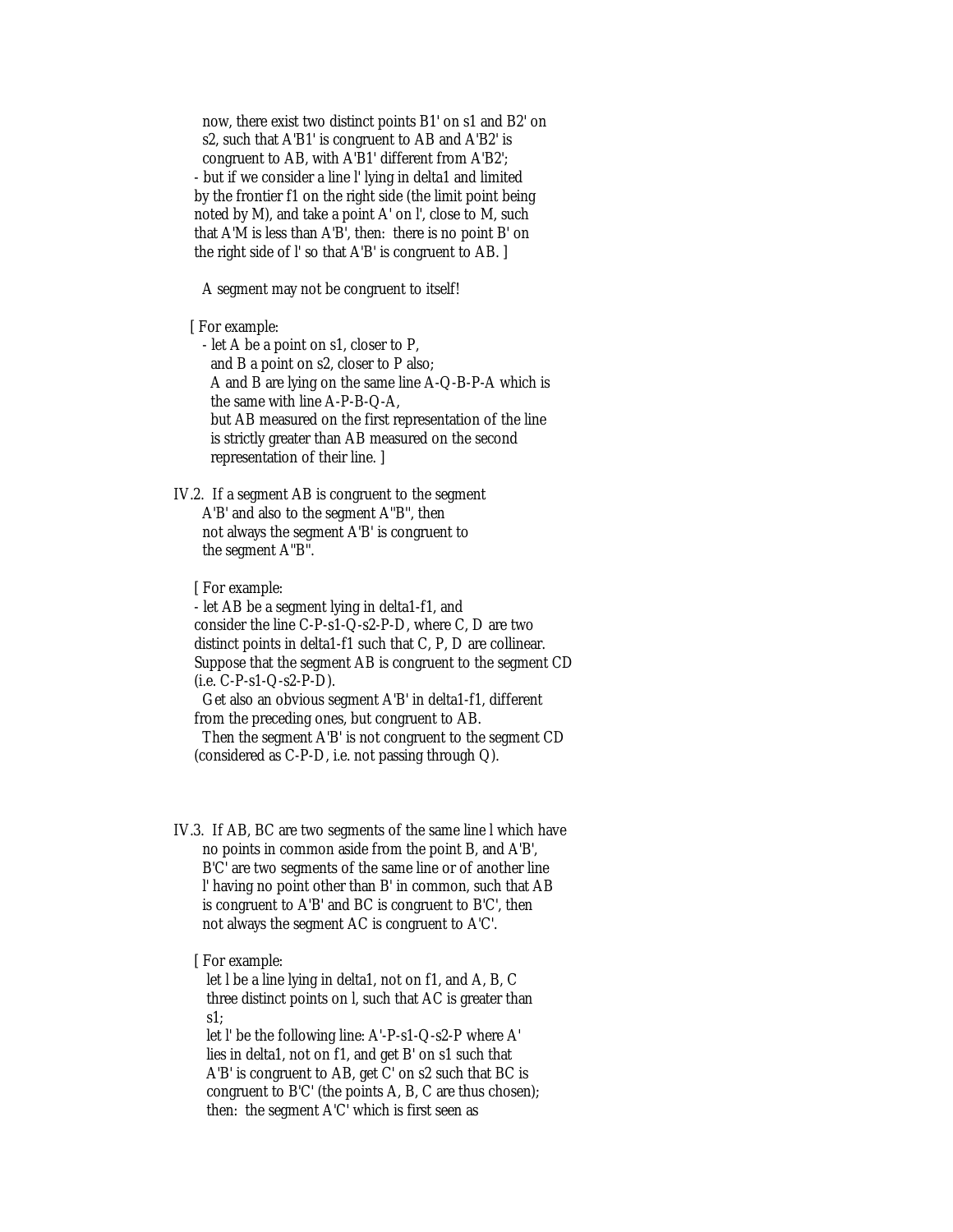A'-P-B'-Q-C' is not congruent to AC, because A'C' is the geodesic A'-P-C' (the shortest way from A' to C' does not pass through B') which is strictly less than AC. ]

 Definitions. Let h, k be two lines having a point O in common. Then the system (h, O, k) is called the angle of the lines h and k in the point O. ( Because some of our lines are curves, we take the angle of the tangents to the curves in their common point. )

 The angle formed by the lines h and k situated in the same plane, noted by  $\langle$ (h, k), is equal to the arithmetic mean of the angles formed by h and k in all their common points.

 IV.4. Let an angle (h, k) be given in the plane alpha, and let a line h' be given in the plane beta. Suppose that in the plane beta a definite side of the line h' be assigned, and a point O'. Then in the plane beta there are one, or more, or even no half-line(s) k' emanating from the point O' such that the angle  $(h, k)$  is congruent to the angle  $(h', k')$ , and at the same time the interior points of the angle (h', k') lie upon one or both sides of h'.

[ Examples:

 - Let A be a point in delta1-f1, and B, C two distinct points in delta2-f2; let h be the line A-P-s1-Q-B, and k be the line A-P-s2-Q-C; because h and k intersect in an infinite number of points (the segment AP), where they normally coincide -- i.e. in each such point their angle is congruent to zero, the angle  $(h, k)$  is congruent to zero.

 Now, let A' be a point in delta1-f1, different from A, and B' a point in delta2-f2, different from B, and draw the line h' as A'-P-s1-Q-B';

 there exist an infinite number of lines k', of the form A'-P-s2-Q-C' (where C' is any point in delta2-f2, not on the line QB'), such that the angle (h, k) is congruent to (h', K'), because (h', k') is also congruent to zero, and the line A'-P-s2-Q-C' is different from the line A'-P-s2-Q-D' if D' is not on the line QC'.

- If h, k, and h' are three lines in delta1-P, which intersect the frontier f1 in at most one point, then there exist only one line k' on a given part of h' such that the angle (h, k) is congruent to the angle (h', k').
- \*Is there any case when, with these hypotheses, no k' exists ?
- Not every angle is congruent to itself; for example: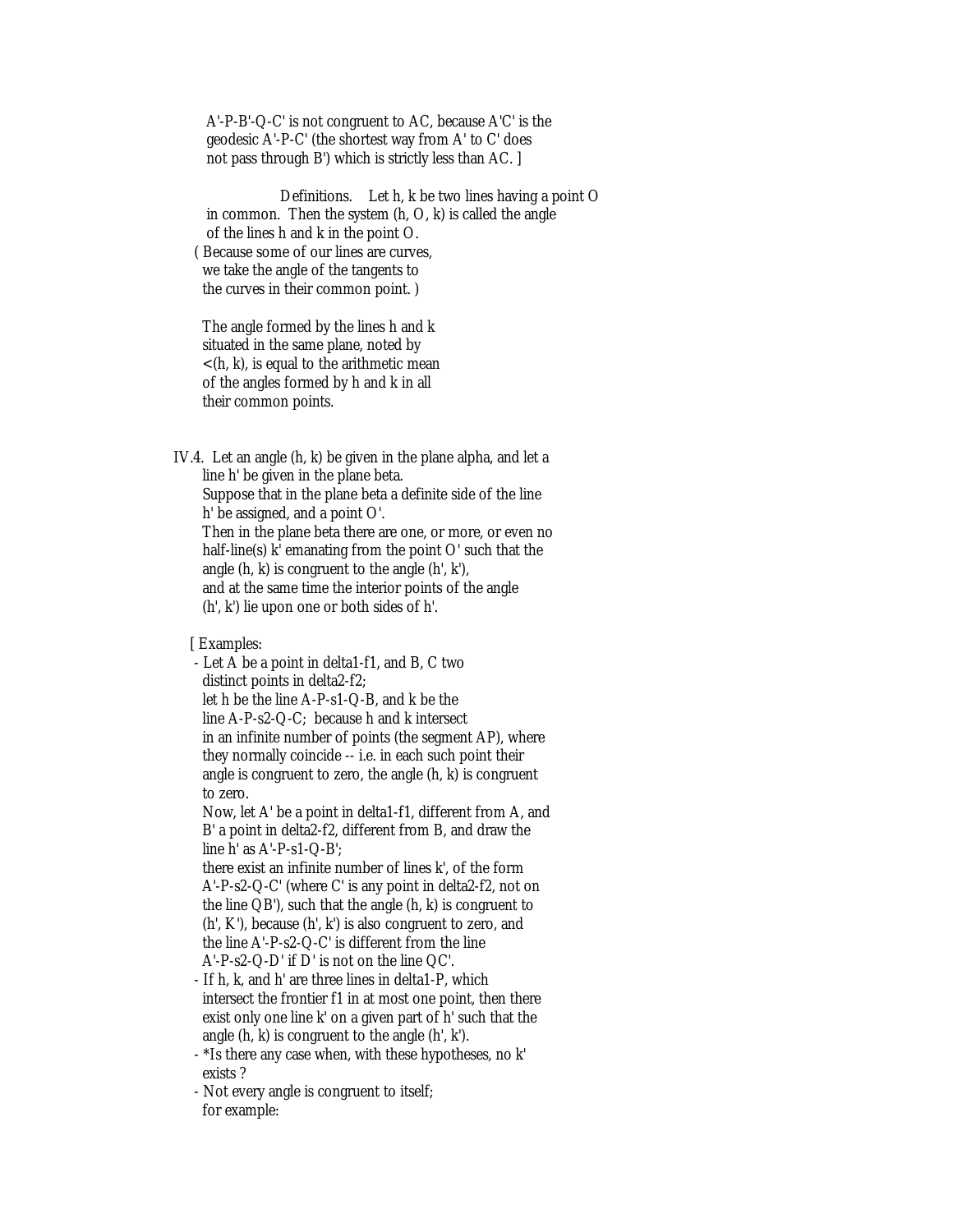$\langle$ (s1, s2) is not congruent to  $\langle$ (s1, s2) [because one can construct two distinct lines: P-s1-Q-A and P-s2-Q-A, where A is a point in delta2-f2, for the first angle, which becomes equal to zero; and P-s1-Q-A and P-s2-Q-B, where B is another point in delta2-f2, B different from A, for the second angle, which becomes strictly greater than zero!].

 IV. 5. If the angle (h, k) is congruent to the angle (h', k',) and the angle  $(h'', k'')$ , then the angle  $(h', k'')$  is not always congruent to the angle (h'', k'').

(A similar construction to the previous one.)

 IV. 6. Let ABC and A'B'C' be two triangles such that AB is congruent to A'B', AC is congruent to A'C',  $\langle$ BAC is congruent to  $\langle$ B'A'C'. Then not always <ABC is congruent to <A'B'C' and <ACB is congruent to <A'C'B'.

[For example:

Let M, N be two distinct points in delta2-f2, thus obtaining the triangle PMN;

 Now take three points R, M', N' in delta1-f1, such that RM' is congruent to PM, RN' is congruent to RN, and the angle (RM', RN') is congruent to the angle (PM, PN). RM'N' is an obvious triangle.

 Of course, the two triangle are not congruent, because for example PM and PN cut each other twice - in P and Q -- while RM' and RN' only once -- in R.

(These are geodesic triangles.)]

#### Definitions:

 Two angles are called supplementary if they have the same vertex, one side in common, and the other sides not common form a line.

 A right angle is an angle congruent to its supplementary angle.

 Two triangles are congruent if its angles are congruent two by two, and its sides are congruent two by two.

#### Propositions:

A right angle is not always congruent to another right angle.

 For example: Let A-P-s1-Q be a line, with A lying in delta1-f1, and B-P-s1-Q another line, with B lying in delta1-f1 and B not lying in the line AP;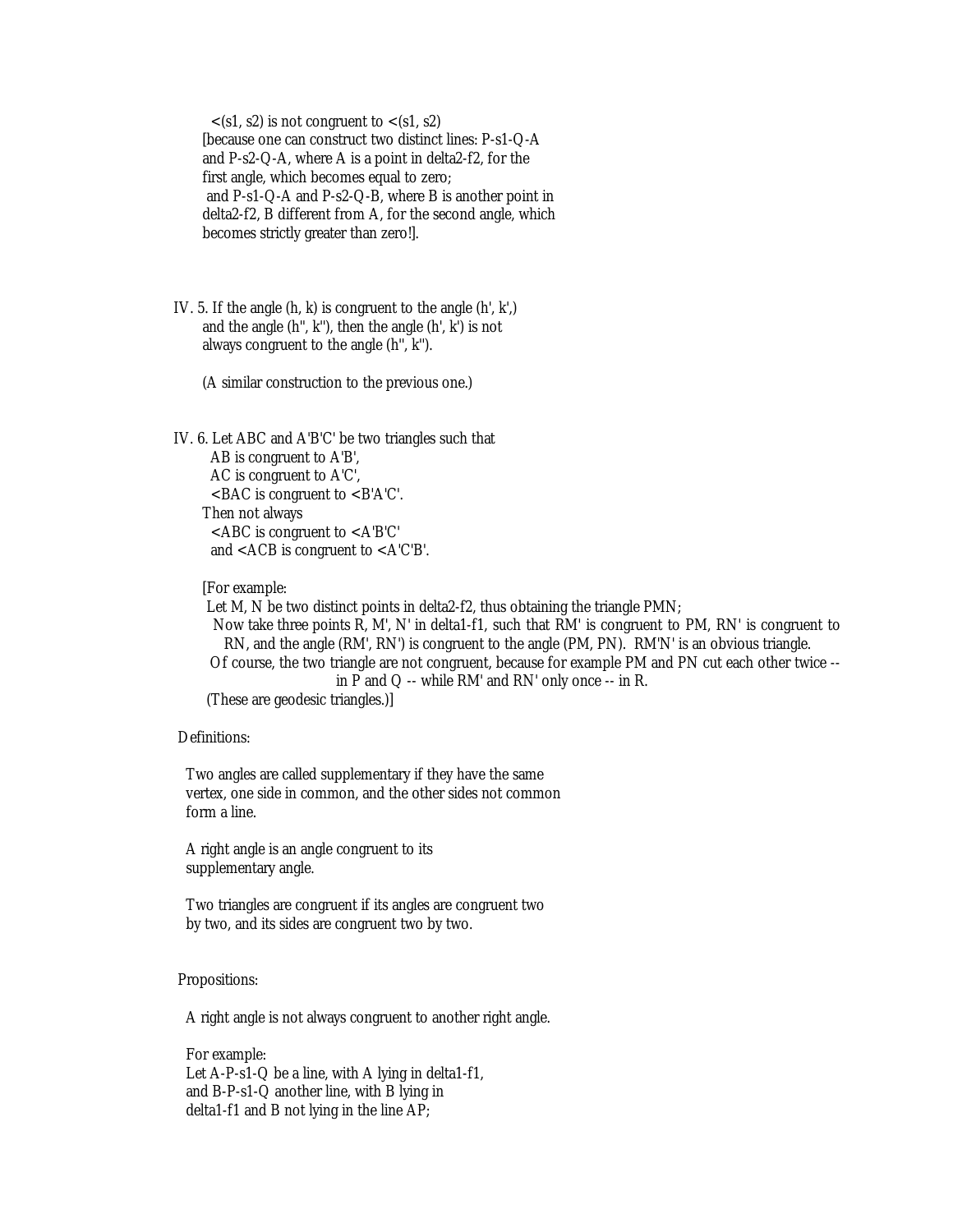we consider the tangent t at s1 in P, and B chosen in a way that  $\langle AP, t \rangle$  is not congruent to  $\langle BP, t \rangle$ ; let A', B' be other points lying in delta1-f1 such that  $\langle APA' \rangle$  is congruent to  $\langle AP-S1-Q \rangle$ , and  $\langle$ BPB' is congruent to  $\langle$ B'P-s1-Q. Then: - the angle APA' is right, because it is congruent to its supplementary (by construction); - the angle BPB' is also right, because it is congruent to its supplementary (by construction); - but <APA' is not congruent to <BPB', because the first one is half of the angle A-P-s1-Q, i.e. half of  $\lt$ (AP, t). while the second one is half of the B-P-s1-Q, i.e. half of  $\langle BP, t \rangle$ .

 The theorems of congruence for triangles [side, side, and angle in between; angle, angle, and common side; side, side, side] may not hold either in the Critical Zone (s1, s2, f1, f2) of the Model.

#### Property:

 The sum of the angles of a triangle can be: - 180 degrees, if all its vertexes A, B, C are lying, for example, in delta1-f1; - strictly less than 180 degrees [ any value in the interval (0, 180) ], for example: let R, T be two points in delta2-f2 such that Q does not l1e in RT, and S another point on s2; then the triangle SRT has <(SR, ST) congruent to 0 because SR and ST have an infinite number of common points (the segment SQ), and  $\langle$  QTR +  $\langle$ TRQ congruent to 180- $\langle$ TQR | by construction we may vary  $<$ TQR in the interval  $(0, 180)$  ]; - even 0 degree! let A be a point in delta1-f1, B a point in delta2-f2, and C a point on s3, very close to P; then ABC is a non-degenerate triangle (because its vertexes are non-collinear), but <(A-P-s1-Q-B, A-P-s3-C)  $=$  <(B-Q-s1-P-A, B-Q-s1-P-s3-C) = <(C-s3-P-A, C-s3-P-s1-Q-B) = 0 (one considers the length C-s3-P-s1-Q-B strictly less than C-s3-B); the area of this triangle is also 0 ! - more than 180 degrees, for example: let A, B be two points in delta1-f1, such that  $\langle PAB + \langle PBA + \langle (s1, s2; in Q) \rangle \rangle$  is strictly greater than 180 degrees; then the triangle ABQ, formed by the intersection of the lines A-P-s2-Q, Q-s1-P-B, AB will have the sum of its angles strictly greater than 180 degrees.

 Definition: A circle of center M is a totality of all points A for which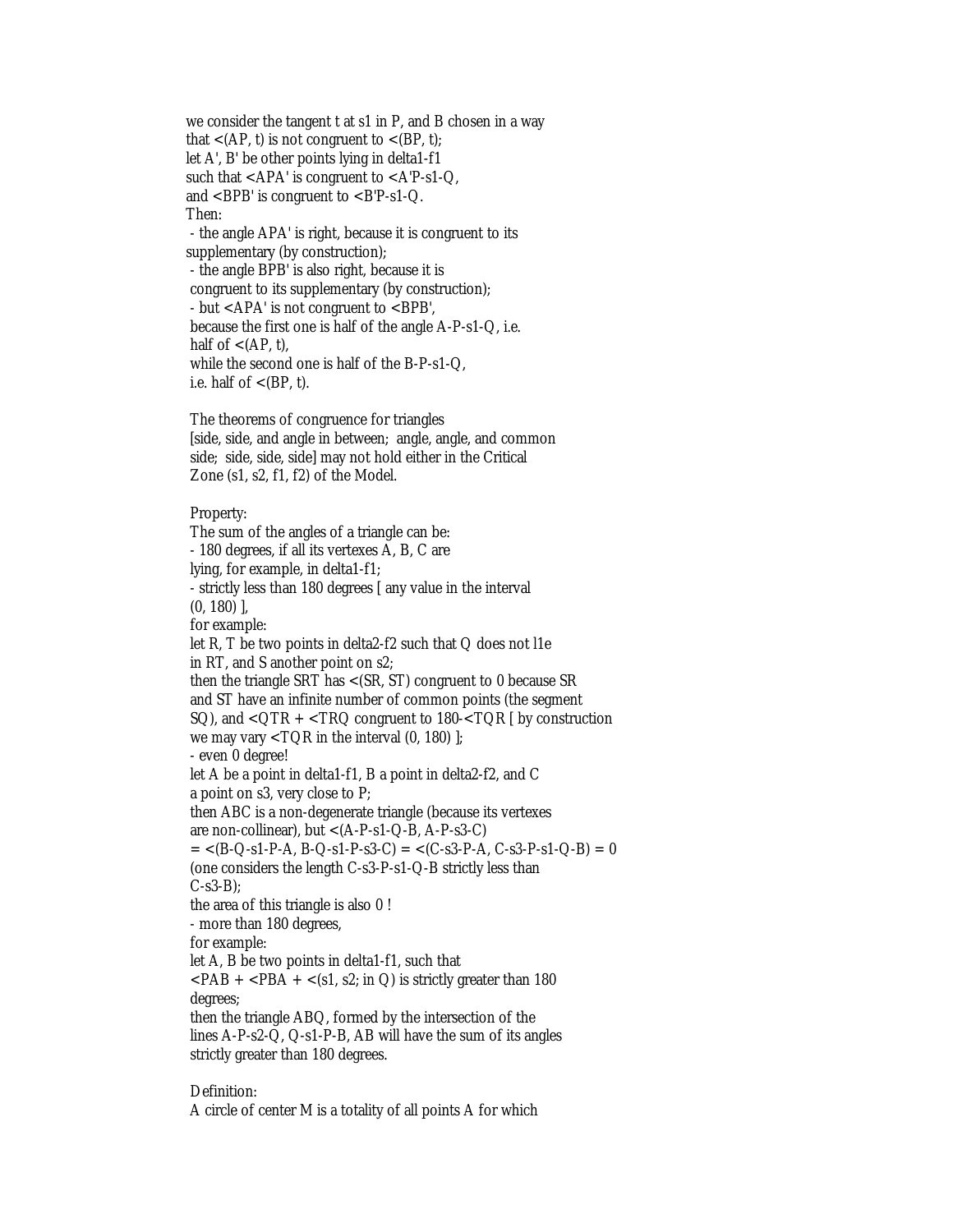the segments MA are congruent to one another.

 For example, if the center is Q, and the length of the segments MA is chosen greater than the length of s1, then the circle is formed by the arc of circle centered in Q, of radius MA, and lying in delta2, plus another arc of circle centered in P, of radius MA-length of s1, lying in delta1.

#### GROUP V. ANTI-AXIOM OF CONTINUITY (ANTI-ARCHIMEDEAN AXIOM)

 Let A, B be two points. Take the points A1, A2, A3, A4, ... so that A1 lies between A and A2, A2 lies between A1 and A3, A3 lies between A2 and A4, etc. and the segments AA1, A1A2, A2A3, A3A4, ... are congruent to one another. Then, among this series of points, not always there exists a certain point An such that B lies between A and An.

 For example: let A be a point in delta1-f1, and B a point on f1, B different from P; on the line AB consider the points A1, A2, A3, A4, ... in between A and B, such that AA1, A1A2, A2A3, A3A4, etc. are congruent to one another; then we find that there is no point behind B (considering the direction from A to B), because B is a limit point (the line AB ends in B).

 The Bolzano's (intermediate value) theorem may not hold in the Critical Zone of the Model.

# FOURTH EXAMPLE OF MODEL M7 IN RUGINA'S ORIENTATION TABLE:

**The Inconsistent System of Axioms**, and **The Contradictory Theory** (the percentage of instability is 100 - even... more, this is the system of chaos!)

Let  $(a1)$ ,  $(a2)$ , ...,  $(an)$ ,  $(b)$  be  $n+1$  independent axioms, with  $n \geq 1$ ; and let (b') be another axiom contradictory to (b). We construct a system of  $n+2$  axioms:  $[I]$  (a1), (a2), ..., (an), (b), (b') which is inconsistent. But this system may be shared into two consistent systems of independent axioms  $[C]$  (a1), (a2), ..., (an), (b), and  $[C']$  (a1), (a2), ..., (an), (b'). We also consider the partial system of independent axioms  $[P]$  (a1), (a2), ... (an). Developing [P ], we find many propositions (theorems, lemmas) (p1), (p2), ..., (pm), by combinations of its axioms. Developing [C ], we find all propositions of [P ]  $(p1)$ ,  $(p2)$ , ...,  $(pm)$ , resulted by combinations of (a1), (a2), ..., (an),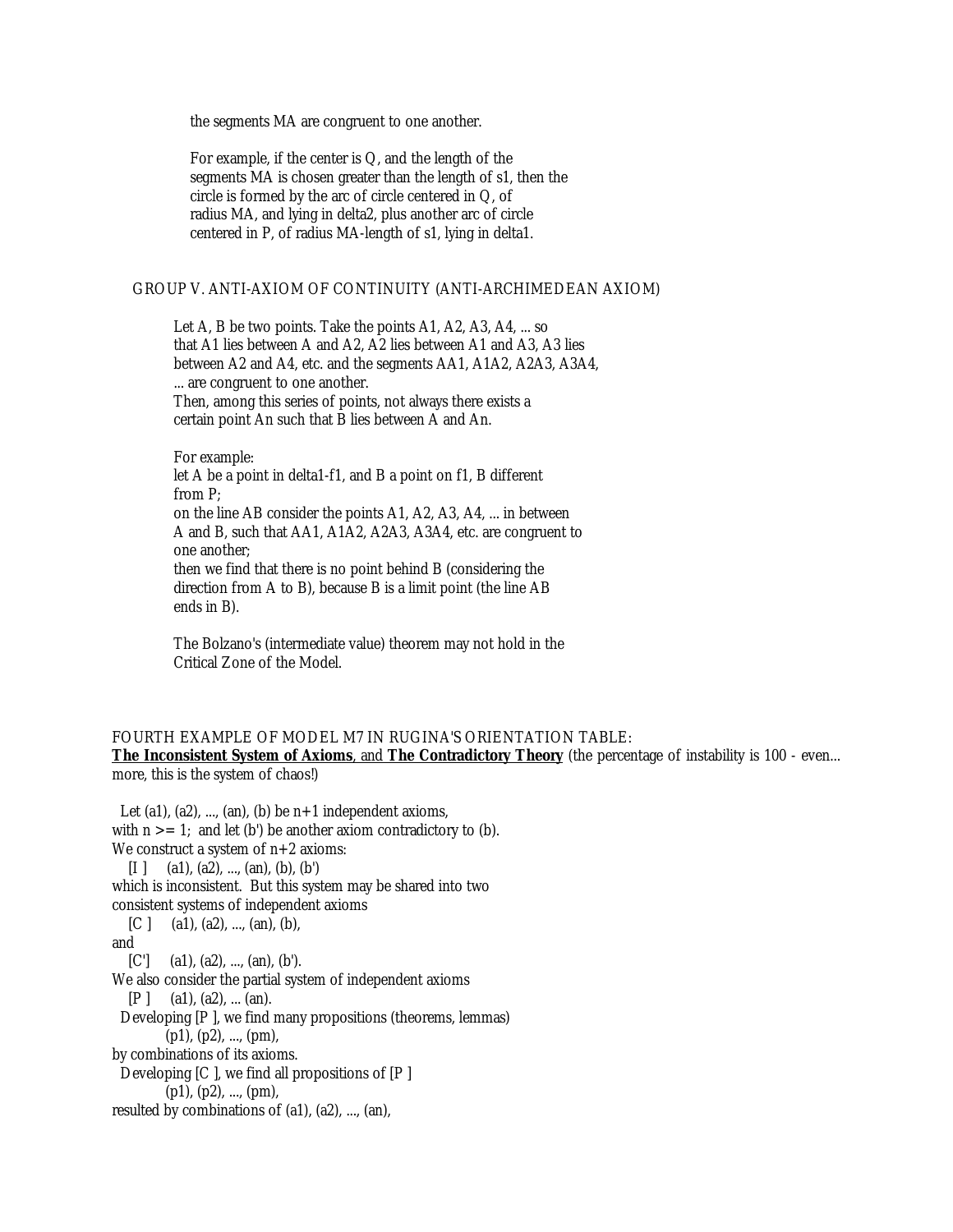plus other propositions  $(r1)$ ,  $(r2)$ , ...,  $(rt)$ , resulted by combinations of (b) with any of (a1), (a2), ..., (an). Similarly for  $[C]$ , we find the propositions of  $[P]$  (p1), (p2), ..., (pm), plus other propositions  $(r'1)$ ,  $(r'2)$ , ...,  $(r't)$ , resulted by combinations of (b') with any of (a1), (a2), ..., (an), where  $(r'1)$  is an axiom contradictory to  $(r1)$ , and so on. Now, developing [I ], we'll find all the previous resulted propositions: (p1), (p2), ..., (pm),  $(r1)$ ,  $(r2)$ , ...,  $(rt)$ ,  $(r'1)$ ,  $(r'2)$ , ...,  $(r't)$ . Therefore, [I ] is equivalent to [C ] reunited to [C']. From one pair of contradictory propositions  $\{(\mathbf{b})\}$  and  $(\mathbf{b}')\}$  in its beginning, [I ] adds t more such pairs, where  $t \ge 1$ ,  $\{(r1)$  and  $(r1)$ , ..., (rt) and  $(r't)$ }, after a complete step. The further we go, the more pairs of contradictory propositions are accumulating in [I ].

It is interesting to study the case when  $n = 0$ .

Why do people avoid thinking about the CONTRADICTORY THEORY ?

As you know, nature is not perfect:

and opposite phenomena occur together,

 and opposite ideas are simultaneously asserted and, ironically, proved that both of them are true! How is that possible? ...

A statement may be true in a referential system, but false in another one. The truth is subjective. The proof is relative. ( In philosophy there is a theory:

 that "knowledge is relative to the mind, or things can be known only through their effects on the mind, and consequently there can be no knowledge of reality as it is in itself",

called "the Relativity of Knowledge";

 <Webster's New World Dictionary of American English>, Third College Edition, Cleveland & New York, Simon & Schuster Inc., Editors: Victoria Neufeldt, David B. Guralnik, 1988, p. 1133. )

You know? ... sometimes is good to be wrong!

#### **References**:

[1] Andronescu, Serban C., "Analogii estetice / Teoria spatiului-timp în arte si literatură", Editura Fundației <România de Mâine>, Bucharest, 1998.

[2] Chimienti, Sandy P., Bencze, Mihaly, "Smarandache Paradoxist Geometry", <Bulletin of Pure and Applied Sciences>, Delhi, India, Vol. 17E, No. 1, 123-124, 1998.

[3] Chimienti, Sandy P., Bencze, Mihaly, "Smarandache Non-Geometry", <Bulletin of Pure and Applied Sciences>, Delhi, India, Vol. 17E, No. 1, 115-116, 1998.

[4] Chimienti, Sandy P., Bencze, Mihaly, "Smarandache Anti-Geometry", <Bulletin of Pure and Applied Sciences>, Delhi, India, Vol. 17E, No. 1, 103-114, 1998.

[5] Chimienti, Sandy P., Bencze, Mihaly, "Smarandache Counter-Projective Geometry", <Bulletin of Pure and Applied Sciences>, Delhi, India, Vol. 17E, No. 1, 117-118, 1998.

[6] McNeil, F. Martin, Thro, Ellen, "Fuzzy Logic / A Practical Approach", Foreword by Ronald R. Yager, Academic Press, Florida, 1994.

[7] Rugina, Anghel N., "A long Journey to the Third Revolution in Economic Thinking", <International Journal of New Ideas>, Vol. III, No. 1/2, 1994.

[8] Rugina, Anghel N., "Principia Methologica 1: A Bridge from Economics to all Other Natural Sciences /